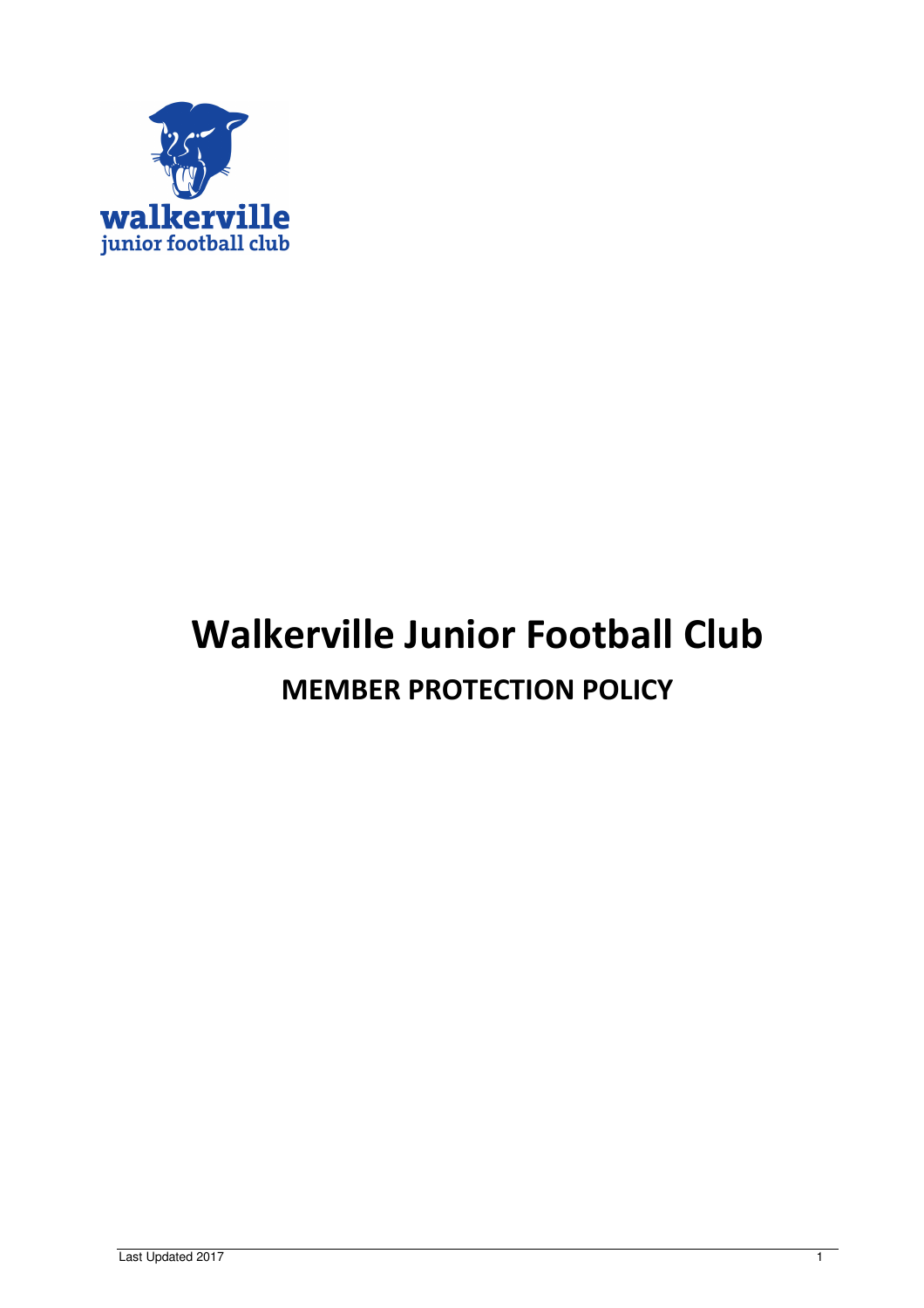# **TABLE OF CONTENTS**

| 1.  |      |                                                                                             |  |
|-----|------|---------------------------------------------------------------------------------------------|--|
| 2.  |      |                                                                                             |  |
| 3.  |      |                                                                                             |  |
| 4.  |      |                                                                                             |  |
|     |      |                                                                                             |  |
| 5.  |      |                                                                                             |  |
| 6.  |      |                                                                                             |  |
| 7.  |      |                                                                                             |  |
|     | 7.1  |                                                                                             |  |
|     |      | 7.1.1                                                                                       |  |
|     |      | 7.1.2                                                                                       |  |
|     |      | 7.1.3                                                                                       |  |
|     |      | 7.1.4                                                                                       |  |
|     |      | Empower and Promote the Participation of Children In Decision-Making And Service<br>7.1.5   |  |
|     |      |                                                                                             |  |
|     |      |                                                                                             |  |
|     | 7.2  |                                                                                             |  |
|     | 7.3  |                                                                                             |  |
|     | 7.4  |                                                                                             |  |
| 8.  |      |                                                                                             |  |
| 9.  |      |                                                                                             |  |
|     | 9.1  |                                                                                             |  |
|     | 9.2  |                                                                                             |  |
|     | 9.3  |                                                                                             |  |
|     | 9.4  |                                                                                             |  |
|     |      |                                                                                             |  |
| 10. |      |                                                                                             |  |
|     |      |                                                                                             |  |
|     | 10.1 |                                                                                             |  |
|     | 10.2 |                                                                                             |  |
|     | 10.3 |                                                                                             |  |
|     | 10.4 |                                                                                             |  |
|     |      |                                                                                             |  |
|     |      |                                                                                             |  |
|     |      |                                                                                             |  |
|     |      |                                                                                             |  |
|     |      |                                                                                             |  |
|     |      | Attachment 5: Process for dealing with members charged with, or under investigations for, a |  |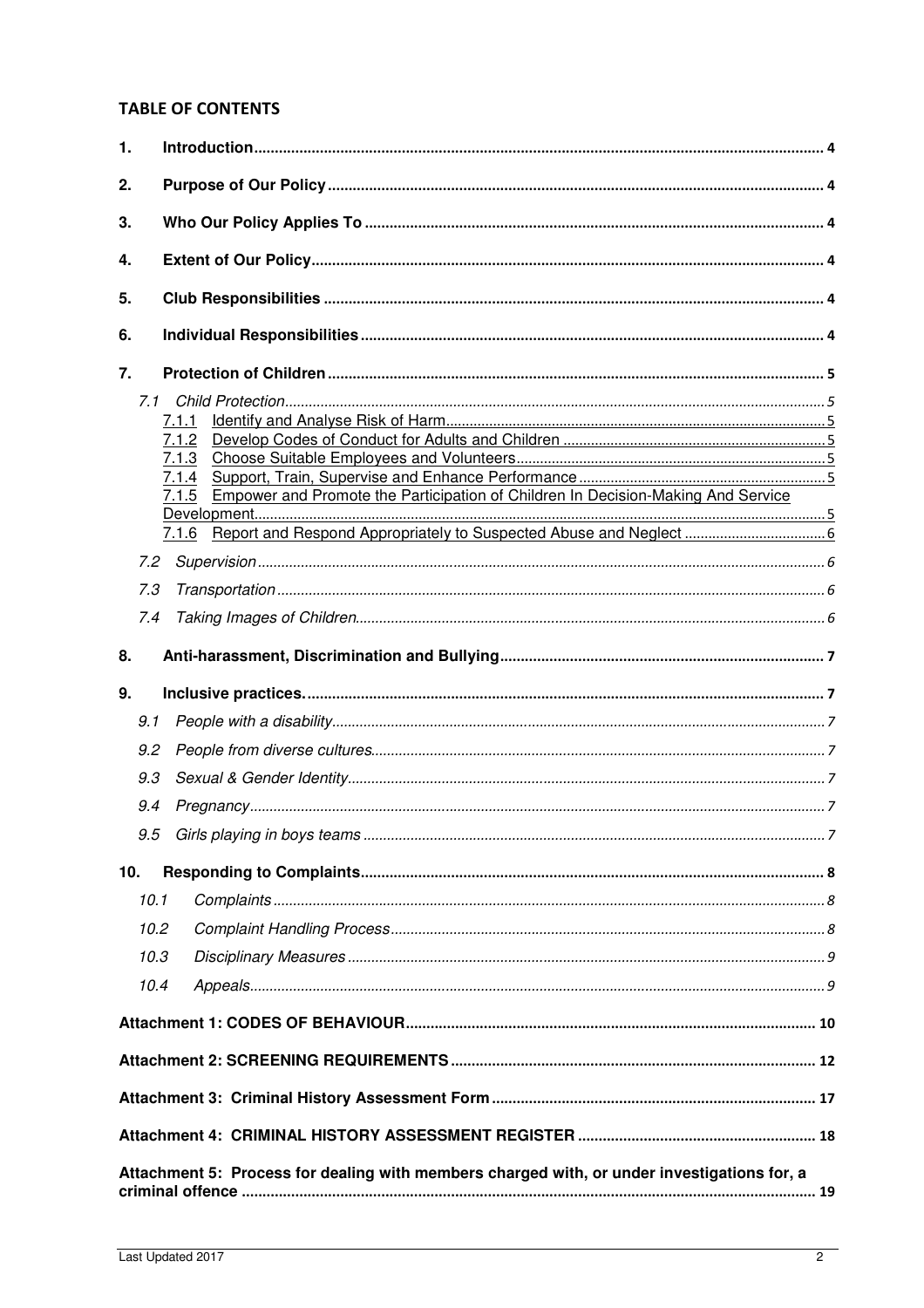|--|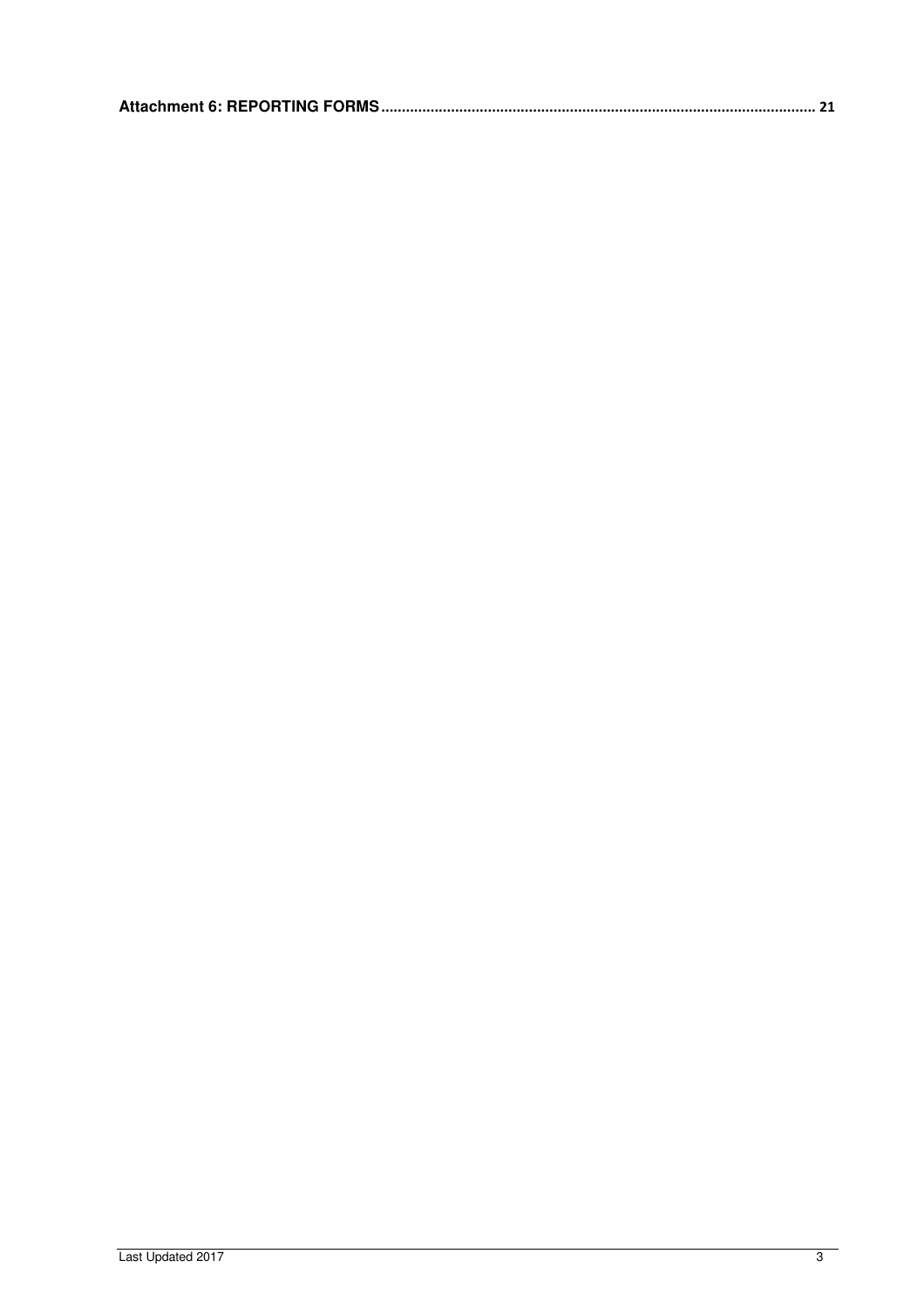## 1. Introduction

The Walkerville Junior Football Club is committed to providing an environment safe for children that is free from harassment, discrimination and abuse for everyone, and promotes respectful and positive behaviour and values. This policy provides a code of behaviour forming the basis of appropriate and ethical conduct which everyone must abide by. The Walkerville Junior Football Club is committed to ensuring that everyone associated with the Walkerville Junior Football Club complies with the policy.

\_\_\_\_\_\_\_\_\_\_\_\_\_\_\_\_\_\_\_\_\_\_\_\_\_\_\_\_\_\_\_\_\_\_\_\_\_\_\_\_\_\_\_\_\_\_\_\_\_\_\_\_\_\_\_\_\_\_\_

## 2. Purpose of Our Policy

The main objective of our Member Protection Policy is to maintain responsible behaviour and ethical and informed decision-making by participants in this club. This policy outlines our commitment to a person's right to be treated with respect and dignity, and to be safe and protected from abuse. Our policy informs everyone involved in our club of his or her legal and ethical rights and responsibilities and the standards of behaviour that are required. It also covers the care and protection of children participating in our club's activities.

## 3. Who Our Policy Applies To

Our policy applies to everyone involved in the club including committee members, administrators, coaches, officials, volunteers, players, parents and spectators.

## 4. Extent of Our Policy

Our policy covers unfair decisions (e.g. team selection), breaches of our code of behaviour and inappropriate behaviour that occurs at practice, at meetings, in the club rooms, at social events organised or sanctioned by the club (or our district, regional, state or national body), on away and overnight trips and any behaviour that brings or is likely to bring our club or sport into disrepute. It also covers behaviour where there is suspicion of harm towards a child or young person.

## 5. Club Responsibilities

We will:

- make any necessary amendments to our Constitution, rules or other policies to enable this policy to be enforceable;
- **I** implement and comply with our policy;
- **P** promote our policy to everyone involved in our club;
- **P** promote and model appropriate standards of behaviour at all times;
- **F** respond to breaches or complaints made under our policy promptly, fairly, and confidentially;
- **•** review this policy every 12 months; and
- seek advice from, and if necessary or appropriate, refer serious issues to our SANFL.

Serious issues include unlawful behaviour that involves or could lead to significant harm and includes criminal behaviour (e.g. physical assault, sexual assault, child abuse) and any other issues that our state or national body request to be referred to them (e.g. conflict of interest).

## 6. Individual Responsibilities

Everyone associated with our club must:

- comply with the standards of behaviour outlined in our policy;
- treat others with respect;
- always place the safety and welfare of children above other considerations;
- be responsible and accountable for their behaviour;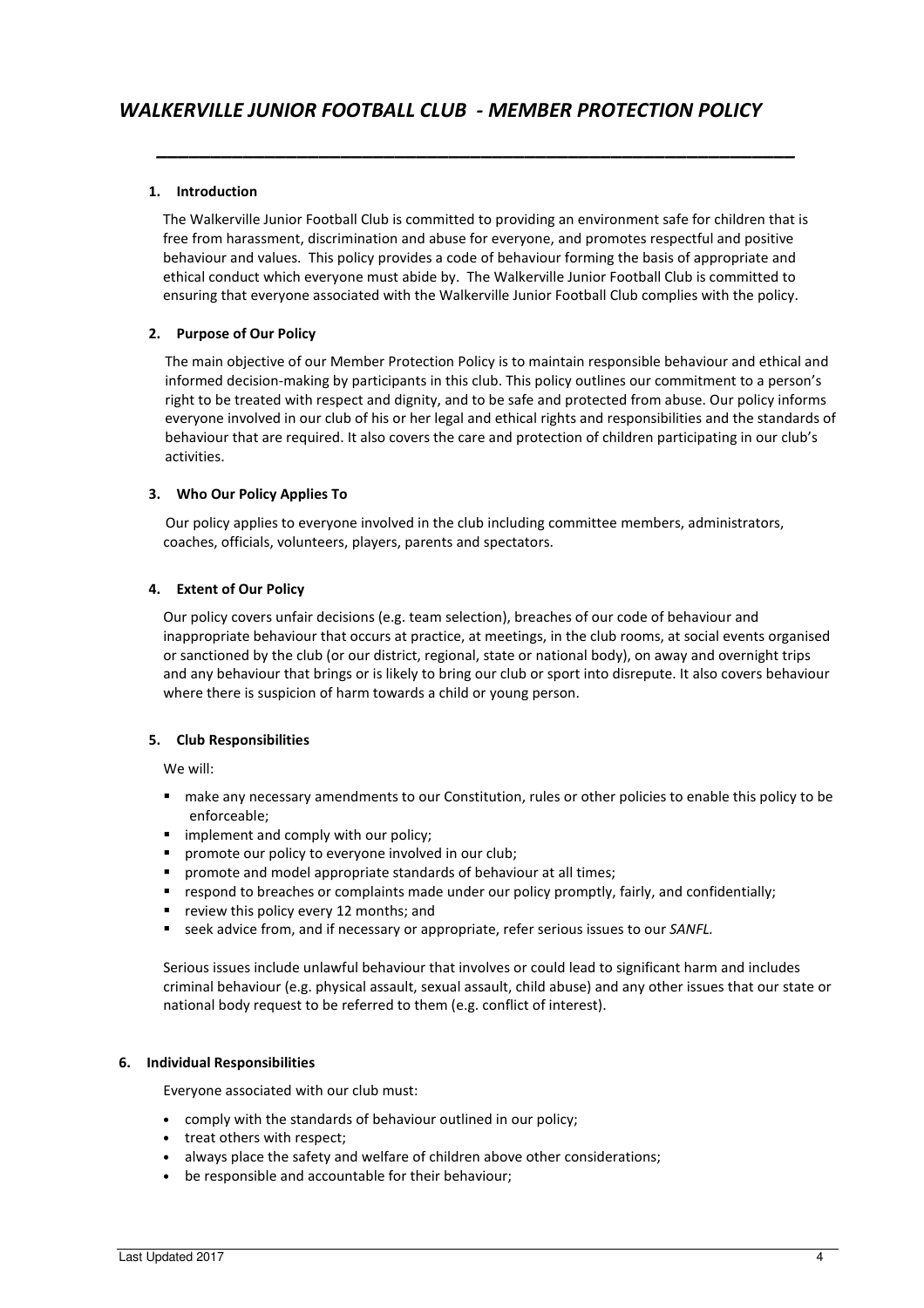• follow the guidelines outlined in this policy if they wish to make a complaint or report a concern about possible child abuse, discrimination, harassment or other inappropriate behaviour.

## 7. Protection of Children

## 7.1 Child Protection

The Walkerville Junior Football Club is committed to the safety and wellbeing of all children and young people accessing our service. We support the rights of the child and will act without hesitation to ensure a child safe environment is maintained at all times. We also support the rights and wellbeing of our staff and volunteers and encourage their active participation in building and maintaining a secure environment for all participants.

The Walkerville Junior Football Club acknowledges that our staff, members and volunteers provide a valuable contribution to the positive experiences of children involved in our sport. The Walkerville Junior Football Club aims to continue this and to take measures to protect the safety and welfare of children participating in our sport by:

## 7.1.1 Identify and Analyse Risk of Harm

The Walkerville Junior Football Club will develop and implement a risk management strategy, which includes a review of existing child protection practices, to determine how child-safe and childfriendly the organisation is and to determine what additional strategies are required to minimise and prevent risk of harm to children.

## 7.1.2 Develop Codes of Conduct for Adults and Children

The Walkerville Junior Football Club will ensure it has codes of conduct that specify standards of conduct and care when dealing and interacting with children, particularly those in the organisation's care. The club will also implement a code of conduct to address appropriate behaviour between children.

The code(s) of conduct will set out professional boundaries, ethical behaviour and unacceptable behaviour. (See Attachment 1)

## 7.1.3 Choose Suitable Employees and Volunteers

The Walkerville Junior Football Club will ensure it takes all reasonable steps to ensure that it engages the most suitable and appropriate people to work with children (in prescribed positions).

This may be achieved using a range of screening measures. Such measures will aim to minimise the likelihood of engaging (or retaining) people who are unsuitable to work with children.

If a criminal history report is obtained as part of their screening process, the Walkerville Junior Football Club will ensure that the criminal history information is dealt with in accordance with the standards developed by the Chief Executive, Department for Families and Communities.<sup>1</sup> (See Attachment 2)

## 7.1.4 Support, Train, Supervise and Enhance Performance

The Walkerville Junior Football Club will ensure that volunteers and employees who work with children or their records have ongoing supervision, support and training such that their performance is developed and enhanced to promote the establishment and maintenance of a child-safe environment.

## 7.1.5 Empower and Promote the Participation of Children In Decision-Making And Service Development

The Walkerville Junior Football Club will promote the involvement and participation of children and young people in developing and maintaining child-safe environments.

 $\overline{a}$ 

<sup>&</sup>lt;sup>1</sup> Families and Communities (2007) Child Safe Environments: Principles of Good Practice & Suggested Implementation Guidelines and Indicators. Adelaide: DFC.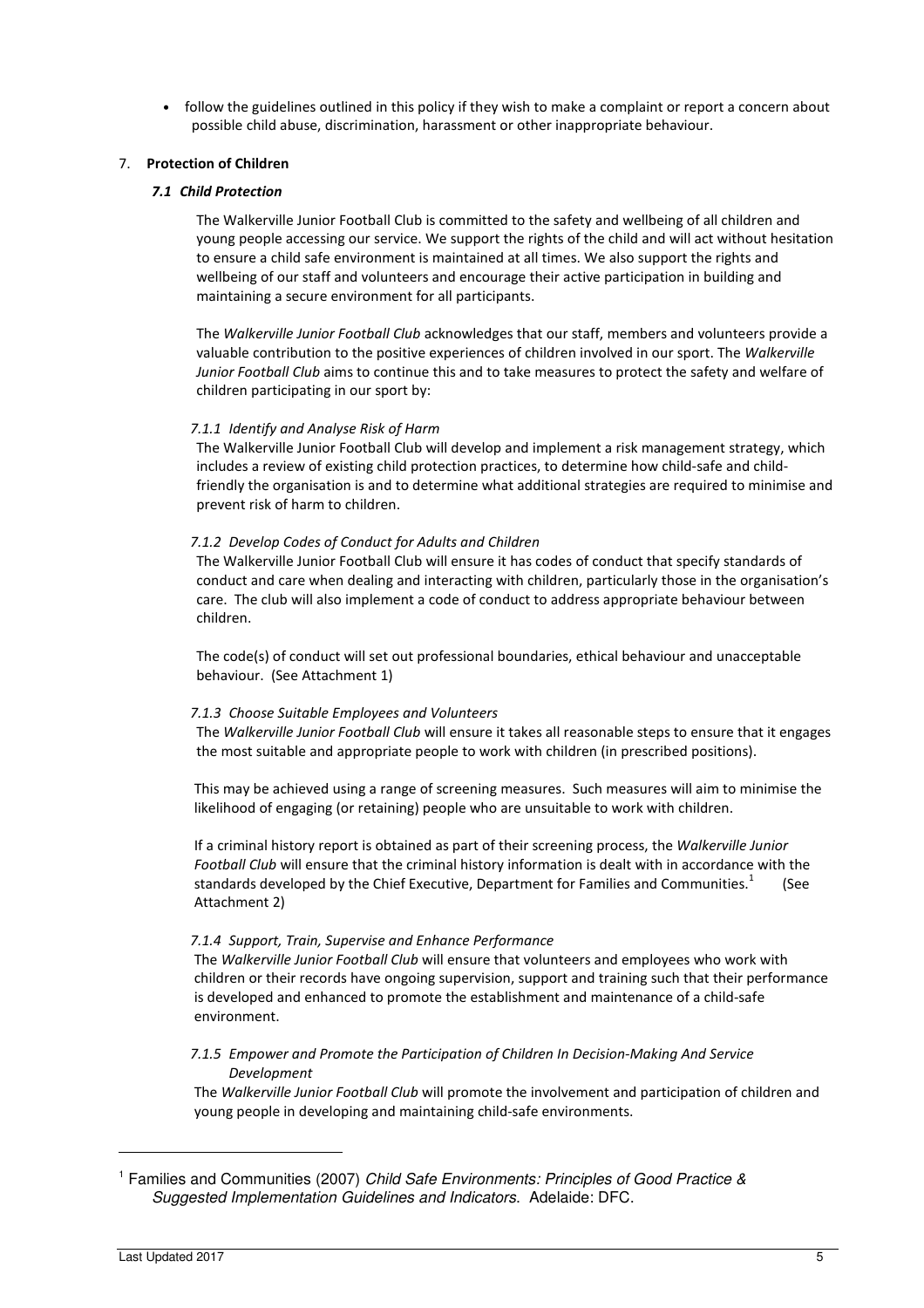7.1.6 Report and Respond Appropriately to Suspected Abuse and Neglect The Walkerville Junior Football Club will ensure that volunteers and employees are able to identify and respond to children at risk of harm.

The Walkerville Junior Football Club will make all volunteers and employees aware of their responsibilities under the Children's Protection Act 1993 if they have suspicion on reasonable grounds that a child has been or is being abused or neglected.

If any person feels another person or organisation bound by this policy is acting inappropriately towards a child or is breaching the code'(s) of practice set out they may make a internal complaint. Please refer to our complaints procedure outlined in this policy. This will explain what to do about the behaviour and how the Walkerville Junior Football Club will deal with the problem.

## 7.2 Supervision

 Members under the age of 18 must be supervised at all reasonable times by a responsible adult. Our club will provide a level of supervision adequate and relative to the members' age, maturity, capabilities, level of experience, nature of activity and nature of venue. If a member finds a member under the age of 18 is unsupervised, they should assume responsibility for the member's safety until the parent/guardian or supervisor can be found.

## 7.3 Transportation

 Parents/guardians are responsible for transporting their children to and from club activities (e.g. practice and games). Where our club makes arrangements for the transportation of children (e.g. for away or over night trips), we will conduct a risk assessment that includes ensuring vehicles are adequately insured, the driver has a current and appropriate licence for the vehicle being used and appropriate safety measures are available (e.g. fitted working seatbelts).

## 7.4 Taking Images of Children

The Walkerville Junior Football Club acknowledges that in South Australia under the Summary Offences Act 1953 a person must not engage in indecent filming. Images of children and adults should not be used inappropriately or illegally.

Our club requires that members, wherever possible, obtain permission from a child's parent/guardian before taking an image of a child that is not their own and ensure that the parent knows the way the image will be used. Our club also requires the privacy of others to be respected and disallows the use of camera phones, videos and cameras inside changing areas, showers and toilets.

If the club uses an image of a child it will avoid naming or identifying the child or it will, wherever possible, avoid using both the first name and surname. We will not display personal information such as residential address, email address or telephone numbers without gaining consent from the parent/guardian. We will not display information about hobbies, likes/dislikes, school, etc as this information can be used as grooming tools by pedophiles or other persons. We will only use appropriate images of a child, relevant to our sport and ensure that the child is suitably clothed in a manner that promotes the sport, displays its successes, etc.

The SANFL also provides a policy on this matter and Walkerville Junior Football Club will comply this policy.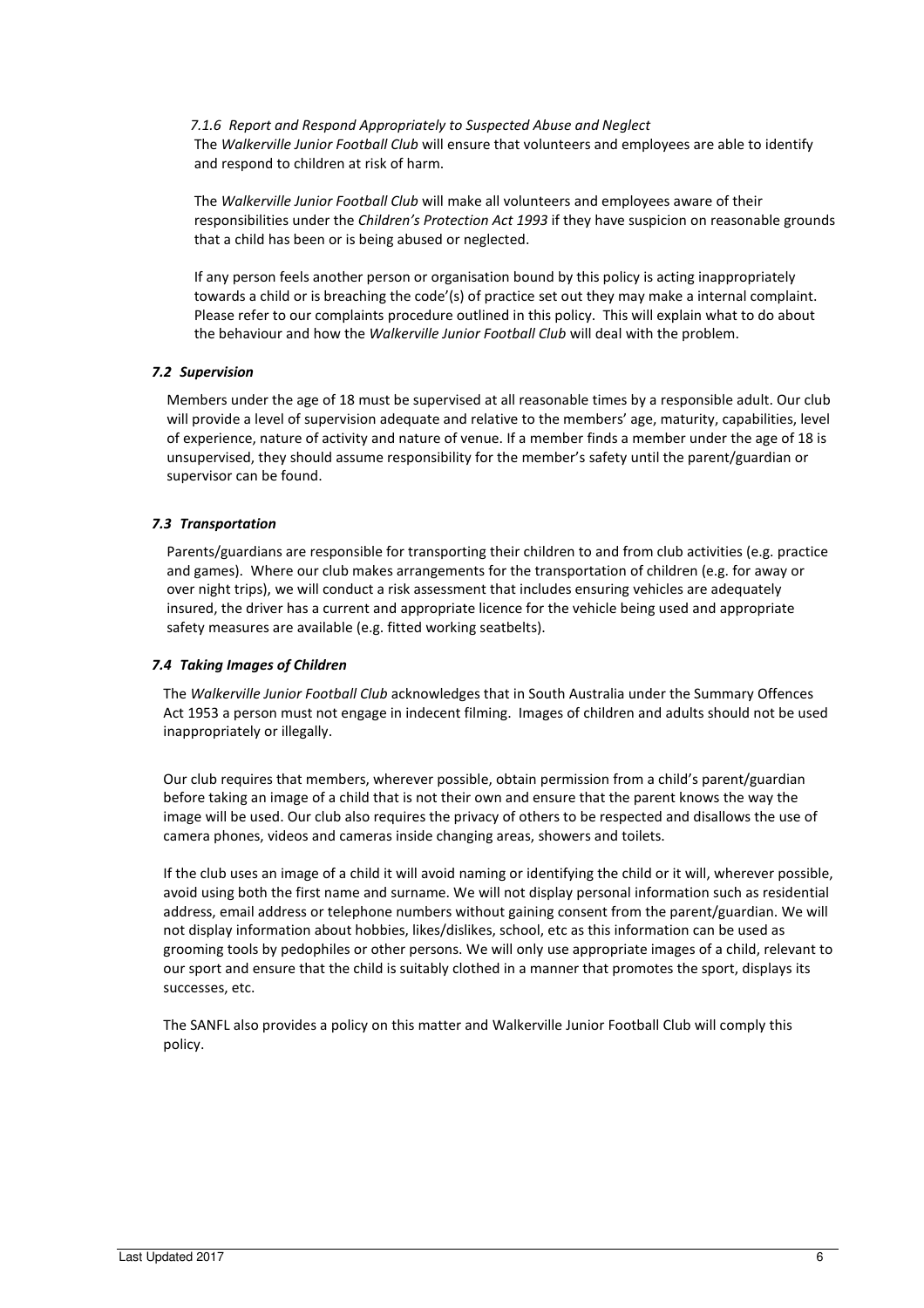## 8. Anti-harassment, Discrimination and Bullying

Our club opposes all forms of harassment, discrimination and bullying. This includes treating or proposing to treat someone less favourably because of a particular characteristic; imposing or intending to impose an unreasonable requirement, condition or practice which has an unequal or disproportionate effect on people with a particular characteristic; or any behaviour that is offensive, abusive, belittling, intimidating or threatening – whether this is face-to-face, indirectly or via communication technologies such as mobile phone and computers. Some forms of harassment, discrimination and bullying are against the law and are based on particular characteristics such as age, disability, gender, sexual orientation, pregnancy, political or religious beliefs, race, and marital status.

 Our club takes all claims of harassment, discrimination, bullying and cyber bullying seriously. We encourage anyone who believes they have been harassed, discriminated against or bullied to raise the issue with the club (see Section 10, Responding to Complaints).

## 9. Inclusive practices.

Our club is welcoming and we will seek to include members from all areas of our community.

## 9.1 People with a disability

Where possible we will include people with a disability in our teams and club. We will make reasonable adaptations (e.g. modifications to equipment and rules) to enable participation.

## 9.2 People from diverse cultures

We will support and respect people from diverse cultures and religions to participate in our club and where possible will accommodate requests for flexibility (e.g. modifications to uniforms).

## 9.3 Sexual & Gender Identity

All people, regardless of their sexuality, are welcome at our club. We strive to provide a safe environment for participation and will take action over any homophobic behaviour.

## 9.4 Pregnancy

Pregnant women should be aware that their own health and wellbeing, and that of their unborn children, should be of utmost importance in their decision making about the way they participate in our sport. We recommend pregnant women to consult with their medical advisers, make themselves aware of the facts about pregnancy in sport, and ensure that they make informed decisions about participation.

## 9.5 Girls playing in boys teams

If there is not a separate sex competition, our club will support girls playing in boys teams up until the age of 12 years (when federal sex discrimination law says if differences in strength, stamina and physique are relevant, then single sex competition is required). After this age our club will consider each request on an individual basis including looking at the nature of our sport and other opportunities to compete.]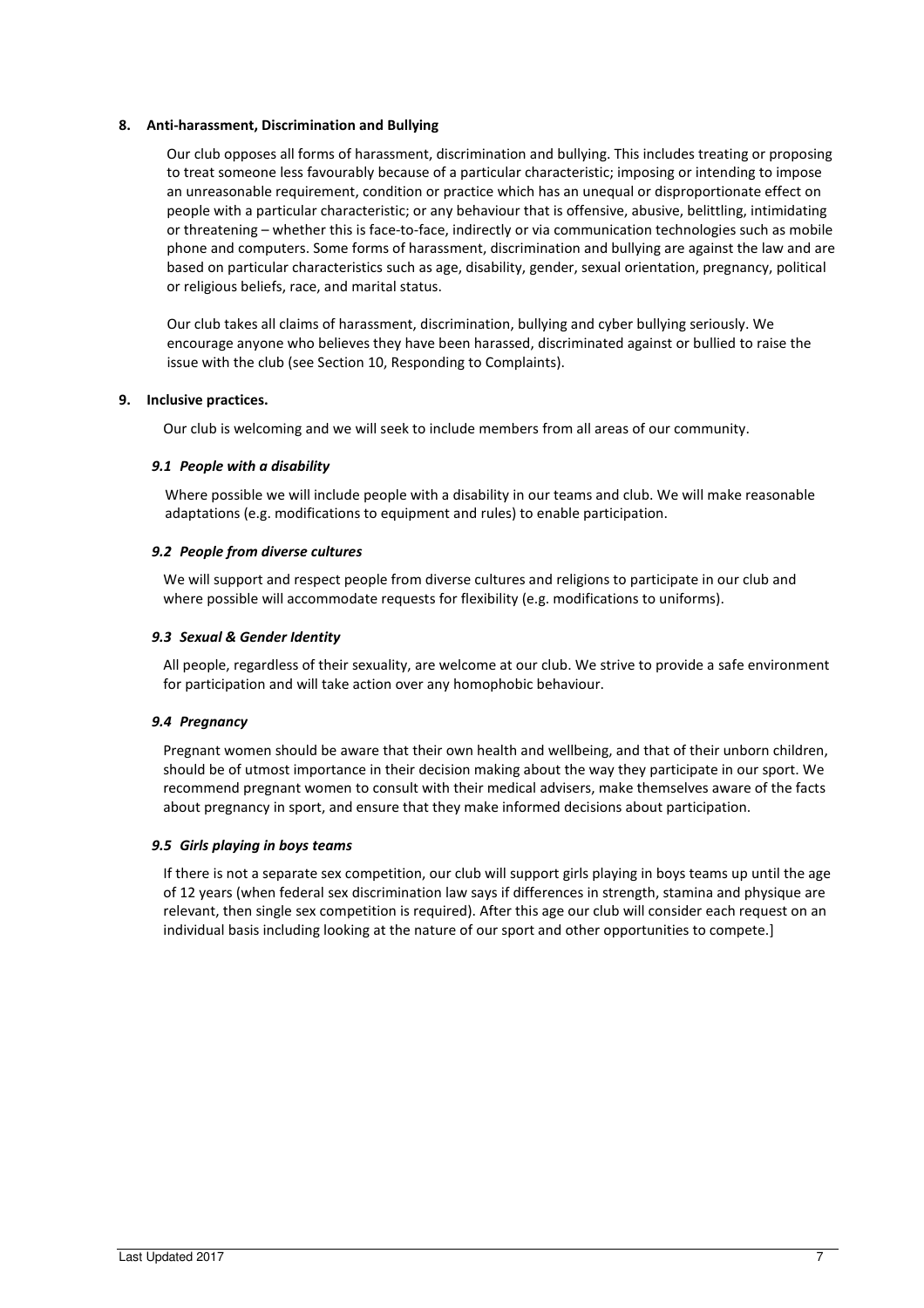## 10. Responding to Complaints

## 10.1 Complaints

Our club takes all complaints about on and off-field behaviour seriously. Our club will handle complaints based on the principles of procedural fairness (natural justice), that is:

- all complaints will be taken seriously;
- both the person making the complaint (complainant) and the person the complaint is against (respondent) will be given full details of what is being said against them and have the opportunity to respond (give their side of the story);
- **F** irrelevant matters will not be taken into account;
- decisions will be unbiased and fair; and
- **a** any penalties imposed will be fair and reasonable.

More serious complaints may be escalated to the Committee or SANFL.

If the complaint relates to suspected child abuse, sexual assault or other criminal activity, then our club will need to report the behaviour to the police and/or relevant government authority and our state/national body.

## 10.2 Complaint Handling Process

When a complaint is received by our club, the person receiving the complaint (e.g. President, Complaints Officer) will:

- **EXECT** listen carefully and ask questions to understand the nature and extent of the problem;
- ask what the complainant would like to happen;
- explain the different options available to help resolve the problem;
- take notes; utilizing Attachment 5 and
- maintain confidentiality but not necessarily anonymity.

Once the complainant decides on their preferred option for resolution, the club will assist, where appropriate and necessary, with the resolution process. This may involve:

- supporting the person complaining to talk to the person being complained about
- **•** bringing all the people involved in the complaint together to talk objectively through the problem (this could include external mediation);
- **EXECT** sathering more information (e.g. from other people that may have seen the behaviour);
- seeking advice from our district, regional, state and/or national body or from an external agency (e.g. Office for Recreation and Sport, and Play By The Rules.);
- **F** referring the complaint to ourSANFL; and/or
- referring the complainant to an external agency such as a community mediation centre, police or antidiscrimination agency.

In situations where a complaint is referred to the SANFL and an inquiry is conducted, the club will:

- co-operate fully;
- **EXE** ensure the complainant and respondent are not victimised;
- where applicable, ensure the complainant is not placed in an unsupervised situation with the respondent(s); and
- **act on the SANFL recommendations.**

Walkerville Junior Football Club has developed a specific Greivance and Complaints Handling Procedure which outlines the process by which a compliant or grievance can be escalated and resolved. This procedure is aimed at ensuring

- the most efficient resolution
- that all parties effected are kept informed
- the person effected by the complaint are treated appropriately
- appropriate escalation given the nature of the complaint.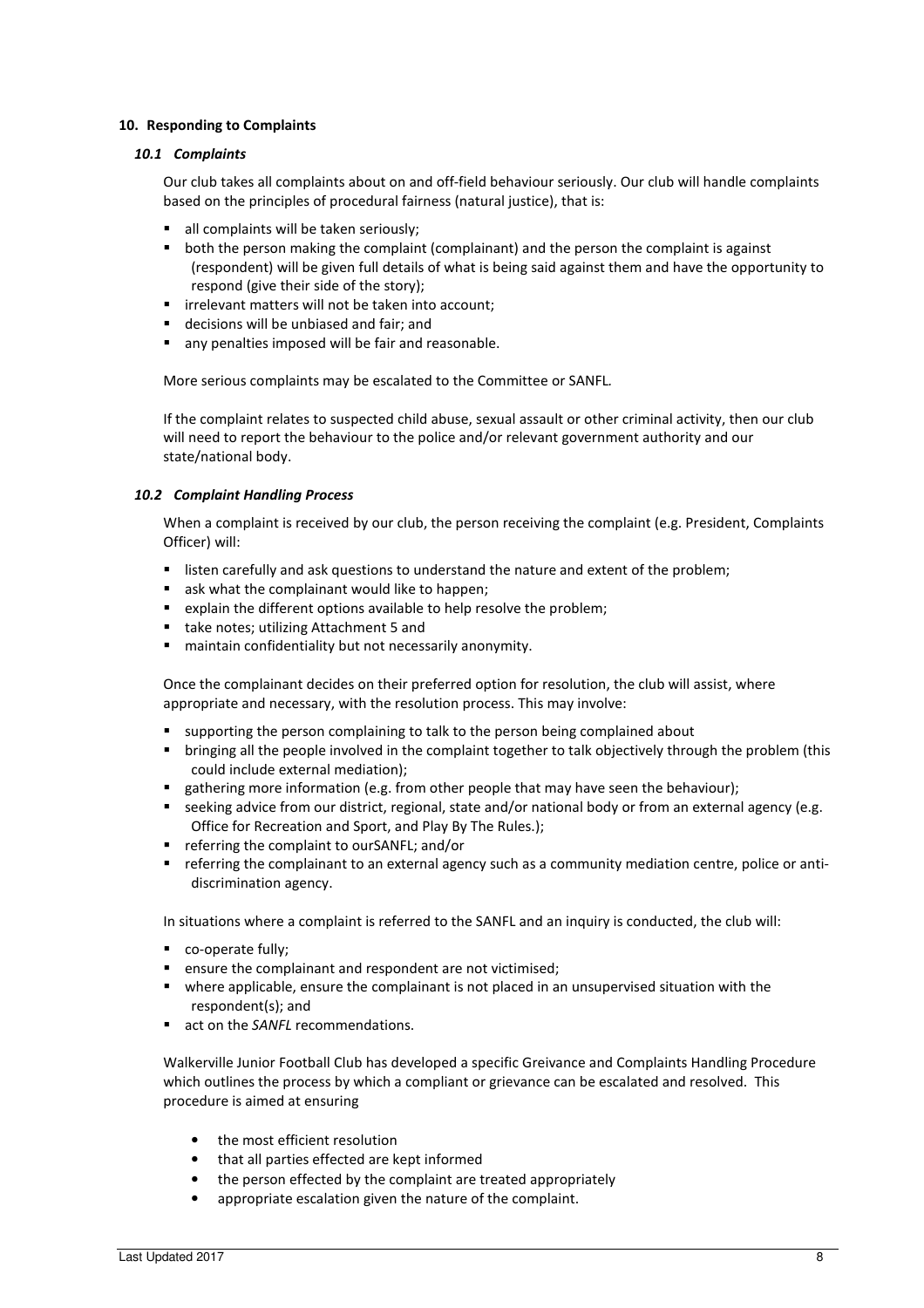At any stage of the process, a person can seek advice from or lodge a complaint with an antidiscrimination commission or other external agency.

## 10.3 Disciplinary Measures

Our club will take disciplinary action against anyone found to have breached our policy or made false and malicious allegations. Any disciplinary measure imposed under our policy must:

- Be applied consistent with any contractual and employment rules and requirements;
- Be fair and reasonable;
- Be based on the evidence and information presented and the seriousness of the breach;
- Be determined by our Constitution, By Laws and the rules of the game.

Possible measures that may be taken include:

- verbal and/or written apology;
- **•** counselling to address behaviour;
- withdrawal of any awards, placings, records, achievements bestowed in any tournaments, activities or events held or sanctioned by our club;
- **s** suspension or termination of membership, participation or engagement in a role or activity;
- de-registration of accreditation for a period of time or permanently;
- **a** fine: or
- any other form of discipline that our club considers reasonable and appropriate.

#### 10.4 Appeals

The complainant or respondent can lodge one appeal against decisions or disciplinary measures imposed by our club to the SANFL. Appeals must be based on either a denial of natural justice, because of unjust or unreasonable disciplinary measure(s) being imposed, or on the grounds that the decision was not supported by the information/evidence presented and available to the decision maker/club.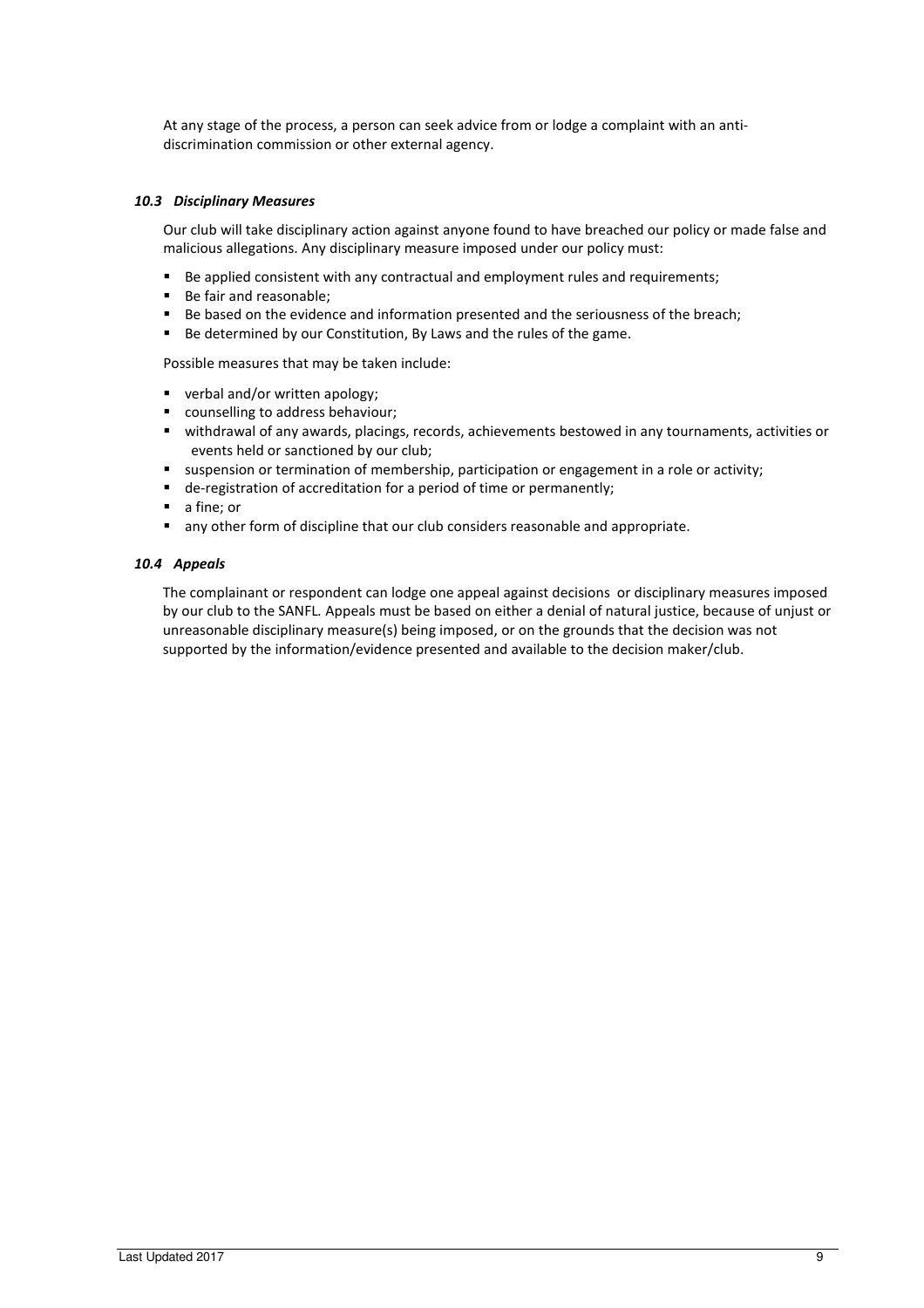## Attachment 1: CODES OF BEHAVIOUR

The Codes of Behaviour outlined below have been derived from the AFL Next Generation Junior Match Policy.

## Players

- Play by the rules: they are there for the good of all.
- Never argue with an official: if you disagree, discuss the matter with your coach or teacher after the game.
- Control your temper: verbal abuse, racial or religious vilification of other players, and provoking an opponent or the other team are never appropriate.
- Be a good sport: applaud all good plays by your team, opponent or the opposition team.
- Treat all players fairly: treat all players as you would like to be treated. Do not interfere with, bully or take unfair advantage of another player.
- Cooperate willingly: cooperate with your coach, teammates and opponents. Without them there would be no game.
- Play for fun: Play for the 'fun of it' and not just to please parents and coaches.

## Coaches' Code of Conduct (as signed by accredited coaches)

- I will respect the rights, dignity and worth of all individuals within the context of my involvement in Australian Football, including refraining from any discriminatory practices on the basis of race, religion, gender, ethnic background or special ability/disability.
- I will abide by and teach the AFL Laws of the Game and the rules of my club and league/association.
- I will be reasonable in the demands I make on the time commitments of the players in my care, having due consideration for their health and well-being.
- I will be supportive at all times and I will refrain from any form of personal or physical abuse or unnecessary physical contact with the players in my care.
- I will have due consideration for the varying maturity and ability levels of my players when designing practice schedules, practice activities and involvement in competition.
- Where I am responsible for players in the 5-18-year-old age group, I will strive to ensure that all players gain equal playing time. I will avoid overplaying the talented players, aiming to maximise participation, learning and enjoyment for all players regardless of ability.
- I will stress and monitor safety always.
- In recognising the significance of injury and sickness, I will seek and follow the physician's advice concerning the return of injured or ill players to training.
- I will endeavour to keep informed regarding sound principles of coaching and skill development, and of factors relating to the welfare of my players.
- I will at all times display and teach appropriate sporting behaviour, ensuring that players understand and practise fair play.
- I will display and foster respect for umpires, opponents, coaches, administrators, other officials, parents and spectators.
- I will ensure that players are involved in a positive environment where skill learning and development are priorities and not overshadowed by a desire to win.
- I reject the use of performance-enhancing substances in sport and will abide by the guidelines set forth in the AFL Anti-Doping and Illicit Drugs policies.

## I agree to the following terms:

- I agree to abide by the AFL Coaches' Code of Conduct.
- I acknowledge that the AFL, or a body affiliated with the AFL, may take disciplinary action against me if I breach the code of conduct. I understand that the AFL, or a body affiliated with the AFL, is required to implement a complaints handling procedure in accordance with the principles of natural justice in the event of an allegation against me.
- I acknowledge that disciplinary action against me may include de-registration from the AFL National Coaching Accreditation Scheme.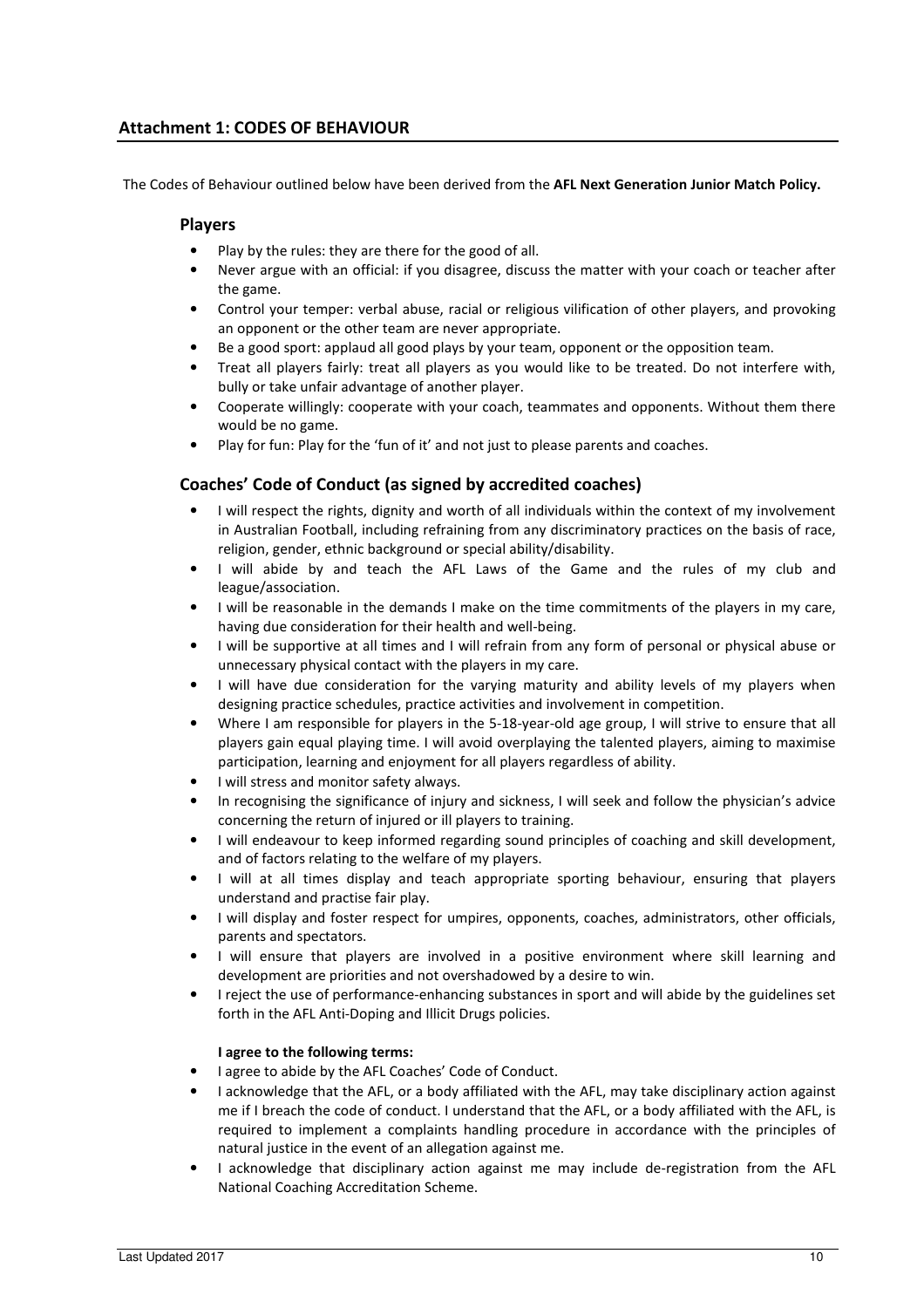• Note: The Coaches' Code of Conduct is to be signed and followed as part of the accreditation requirements of the AFL. Coaches should be aware that, in addition to the Code, they may be obliged to sign a further code of conduct/ethics with their club and/or league.

## Parents/Spectators

- Remember children play sport for their enjoyment, not yours.
- Encourage children to participate, do not force participation upon them.
- Focus on your children's efforts and self-esteem rather than whether they win or lose
- Encourage children to always participate according to the rules.
- Never ridicule or yell at children for making a mistake or if their team loses a game.
- Remember children learn best by example applaud the efforts of all players in both teams.
- Support all efforts to remove verbal and physical abuse from sporting activities.
- Show appreciation of volunteer coaches, officials and administrators without whom your child could not participate.
- Respect umpires' decisions and teach children to do likewise.
- Remember smoking and the consumption of alcohol is unacceptable at junior sport.

## Administration/Officials

- Ensure equal participation for all: provide equal opportunities for all regardless of ability, size, shape, sex, age, disability or ethnic origin.
- Suitability of program: ensure that the rules, equipment, length of games and training schedules take into consideration the age, ability and maturity level of the participants.
- Ensure adequate supervision: adequate supervision must be provided by qualified and competent coaches and officials capable of developing appropriate sports behaviour and skills.
- Stress enjoyment: remember children participate for enjoyment. Play down the importance of rewards.
- Arrange adult education: develop improved standards of coaching and officiating with an emphasis on appropriate behaviour and skills.
- Promote fair play: ensure parents, coaches, officials, sponsors, physicians and participants understand their responsibilities regarding fair play.
- Modify to suit various levels: modify rules and regulations to match the skill level of participants and their needs.
- Promote respect for opponents: condemn unsporting behaviour.
- Maximise enjoyment: publicly encourage rule changes that will reinforce the principle of participating for fun and enjoyment.
- Keep up to date: make a personal commitment to keep informed of the sound principles of administering recommended football programs for junior players.
- Schedule practice activities and involvement in competition.
- Where I am responsible for players in the 5-18-year-old age group, I will strive to ensure that all players gain equal playing time. I will avoid overplaying the talented players, aiming to maximise participation, learning and enjoyment for all players regardless of ability.
- I will stress and monitor safety always.
- In recognising the significance of injury and sickness, I will seek and follow the physician's advice concerning the return of injured or ill players to training.
- I will endeavour to keep informed regarding sound principles of coaching and skill development, and of factors relating to the welfare of my players.
- I will at all times display and teach appropriate sporting behaviour, ensuring that players understand and practise fair play.
- I will display and foster respect for umpires, opponents, coaches, administrators, other officials, parents and spectators.
- I will ensure that players are involved in a positive environment where skill learning and development are priorities and not overshadowed by a desire to win.
- I reject the use of performance-enhancing substances in sport and will abide by the guidelines set forth in the AFL Anti-Doping and Illicit Drugs policies.

Further information and resources are available through the AFL Kids First program, at the following sites; www.aflcommunityclub.com.au and www.playbytherules.net.au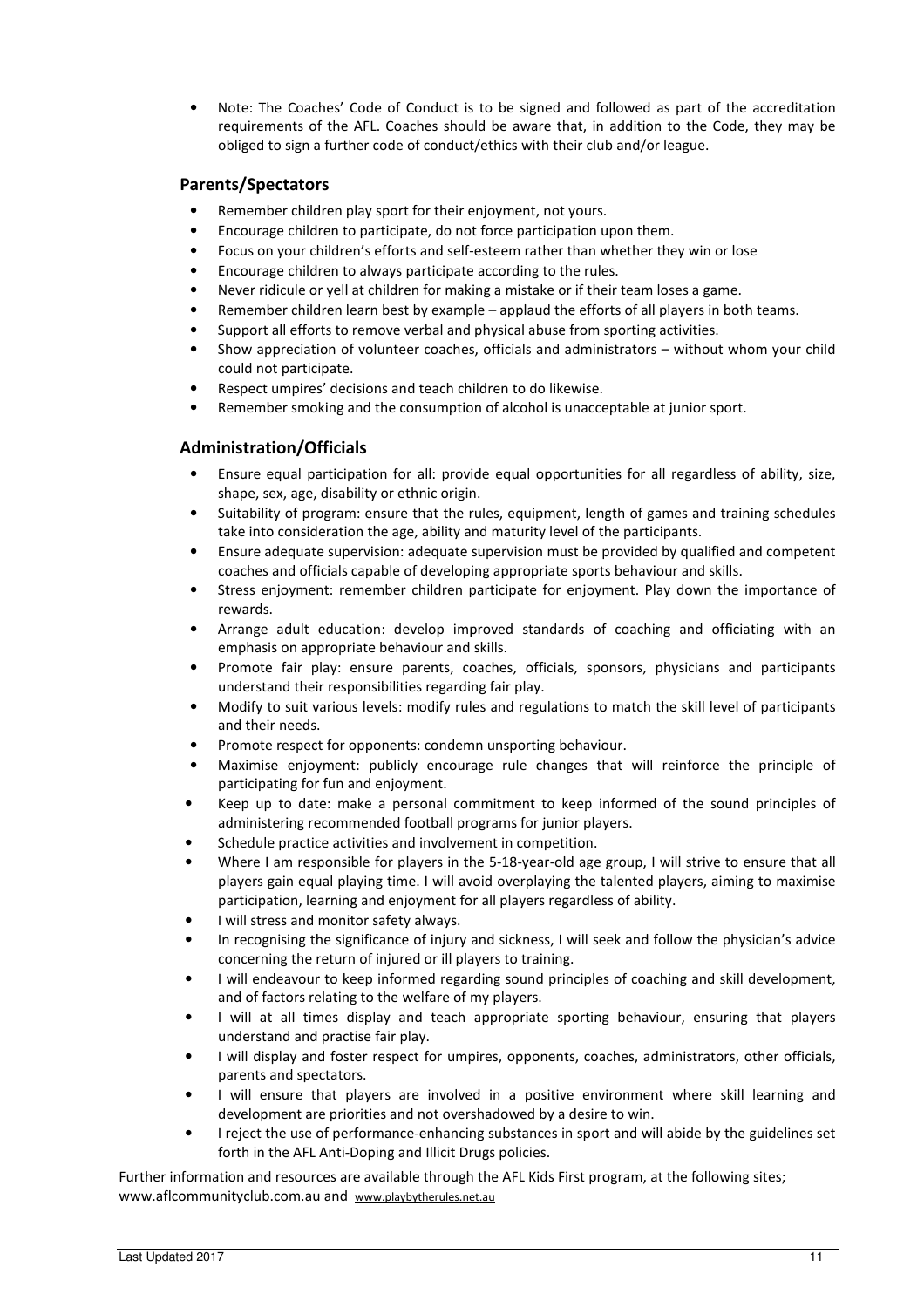## Attachment 2: SCREENING REQUIREMENTS

Criminal History Assessment/Managing criminal history information of people working with children in South Australia

A criminal history assessment is a decision about whether a person is suitable to work with children based on the person's criminal history (if any) and the assessed risk to children who access services from the organisation.

The Walkerville Junior Football Club may conduct a criminal history assessment themselves or apply to a third party (such as the State Body or Screening Unit) for an assessment and letter of clearance.

The Walkerville Junior Football Club undertakes to follow the standards issued by the Department for Families and Communities when conducting criminal history assessments. These Standards are outlined below.

## 2.1 – Identifying affected positions

The Walkerville Junior Football Club will conduct an assessment of the criminal history of every person who is, or will be, engaged to work with children in this organisation, and its affiliated associations.

As a first step, the Walkerville Junior Football Club has identified all individuals and positions within the organisation that involve working with children.

These positions are:

- All coaches,
- Assistant coaches,
- Team managers,
- Trainers
- and any other Match Day Official who fit one or more of the criteria as outlined.

## 2.2 – Procedures

The Walkerville Junior Football Club has set out the following policy and supporting procedures for obtaining criminal history reports.

Obtaining a National Police Certificate (NPC)

- 1. Volunteers to obtain application form from the SA Police website http://www.police.sa.gov.au/sapol/services/information\_requests/national\_police\_certificate.jsp
- 2. The application must be completed online and then printed. This form cannot be saved.
- 3. Volunteers to go to a local police station or Justice of the Peace (JOP) with their NPC application form, photocopy of documents adding up to 100 points and the original documents to have their identity verified
- 4. Once identification has been verified by the police or JOP, the volunteer is to lodge the NPC application and their verified photocopied 100 point documentation with the SANFL Authorised Officer who will include the VOAN details on the application
- 5. The Authorised Officer sends the application to The Records Release Unit, SA Police
- 6. The NPC will be returned to the volunteer. Due to privacy laws the NPC can only be returned to the applicant, and no third parties
- 7. Volunteer to submit their NPC to their member club secretary, who will forward details to the SANFL Authorised Officer, who may copy or keep a record with the permission of the volunteer
- 8. SANFL Authorised Officer to return the NPC to the volunteer via their member club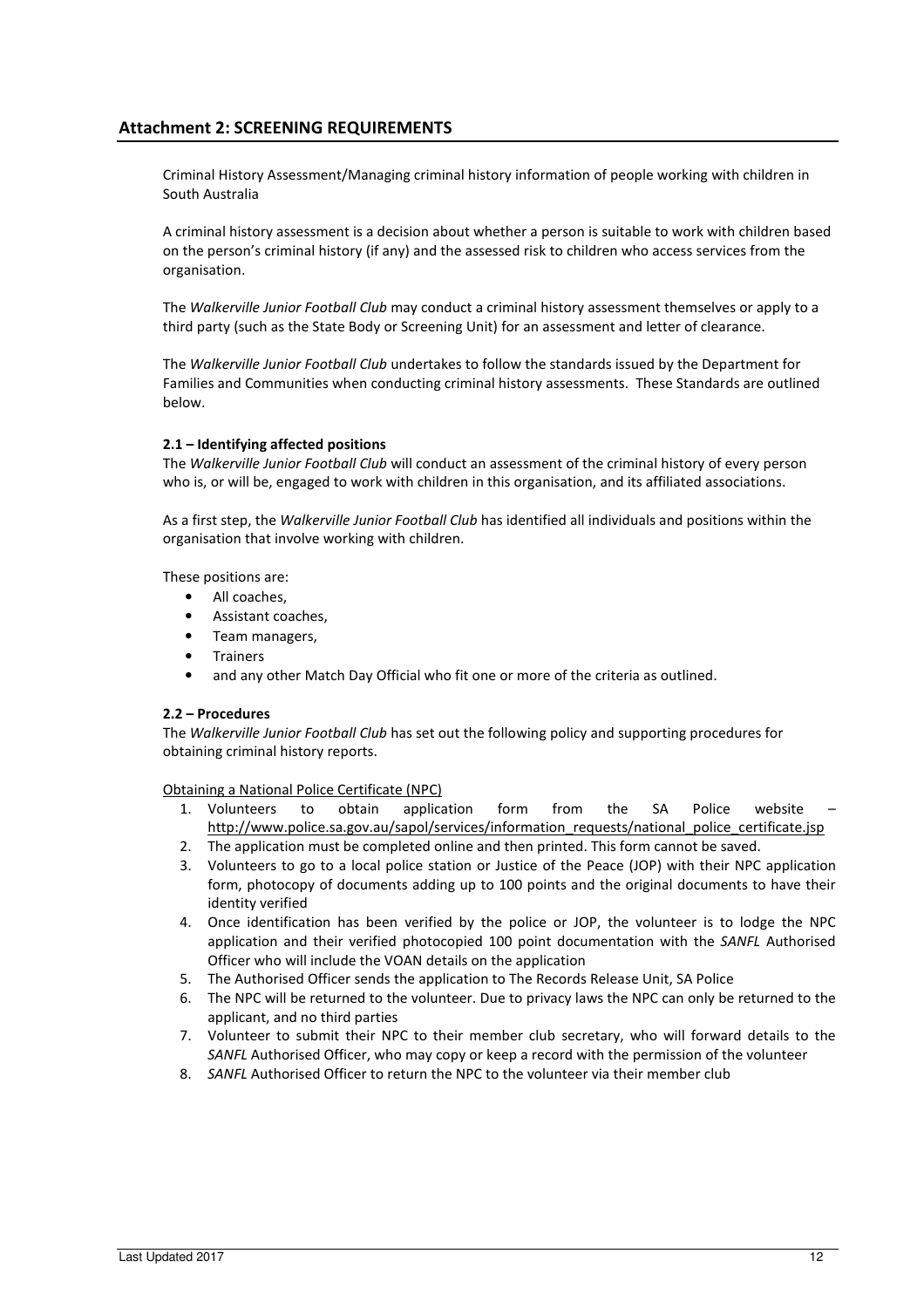## Existing Staff:

- 1. All staff holding a prescribed position must obtain a National Police Certificate by making application to the South Australian Police.
	- a. The cost of obtaining this certificate will be covered by the WJFC (A paid employee is not entitled to a free check using the organisations VOAN.)
- 2. On receipt of the certificate the original document must be presented to your clubs Child Safety Officer.
- 3. The document will be assessed in accordance with section 2.4 and returned to the person as soon as practicable.
- 4. The criminal history assessment will be repeated every three years or as requested by the Board.

## New Staff:

- 1. All new staff selected to fill a prescribed position must obtain a National Police Certificate by making application to the South Australian Police.
	- a. The cost of obtaining this certificate will be covered by the WJFC. (A paid employee is not entitled to a free check using the organisations VOAN.)
- 2. On receipt of the certificate the original document must be presented to your clubs Child Safe Officer.
- a. Using a 100-point check, the Walkerville Junior Football Club will establish the true identity of the applicant.
- 3. The document will be assessed in accordance with section 2.4 and returned to the person as soon as practicable.
- 4. The criminal history assessment will be repeated every three years or as requested by the Board.

## Existing Members and Volunteers:

- 1. All existing members and volunteers holding a prescribed position must obtain a National Police Certificate by making application to the South Australian Police.
	- a. The cost of obtaining this certificate will be met by Walkerville Junior Football Club using the organisations VOAN.
- 2. On receipt of the certificate the original document must be presented to your clubs Child Safe Officer The document will be assessed in accordance with section 2.4 and returned to the person as soon as practicable.
- 3. The criminal history assessment will be repeated every three years or as requested by the Board.

## New Members and Volunteers:

- 1. All new members or volunteers selected to fill a prescribed position must obtain a National Police Certificate (or present a document that is less than three years old) by making application to the South Australian Police.
	- a. The cost of obtaining this certificate will be met by Walkerville Junior Football Club using the organisations VOAN.
	- b. On receipt of the certificate the original document must be presented to your clubs Child Safe Officer. Using a 100-point check, the [CSO] will establish the true identity of the applicant.
- 2. The document will be assessed in accordance with section 2.4 and returned to the person as soon as practicable.
- 3. The criminal history assessment will be repeated every three years or as requested by the Board.

## 2.3 – Accepting "other evidence"

The Walkerville Junior Football Club will, in lieu of undertaking a criminal history assessment as set out in 2.2, accept the following forms of evidence (obtained within the last three years) to assess a person's suitability to work with children.

A National Police Certificate that does not expressly state that it cannot be used as a clearance to work with children

A Letter of clearance to work with children from a CrimTrac accredited agency: Such as the DFC Screening Unit; Department of Education and Children's Services (DECS) or Catholic Education Office.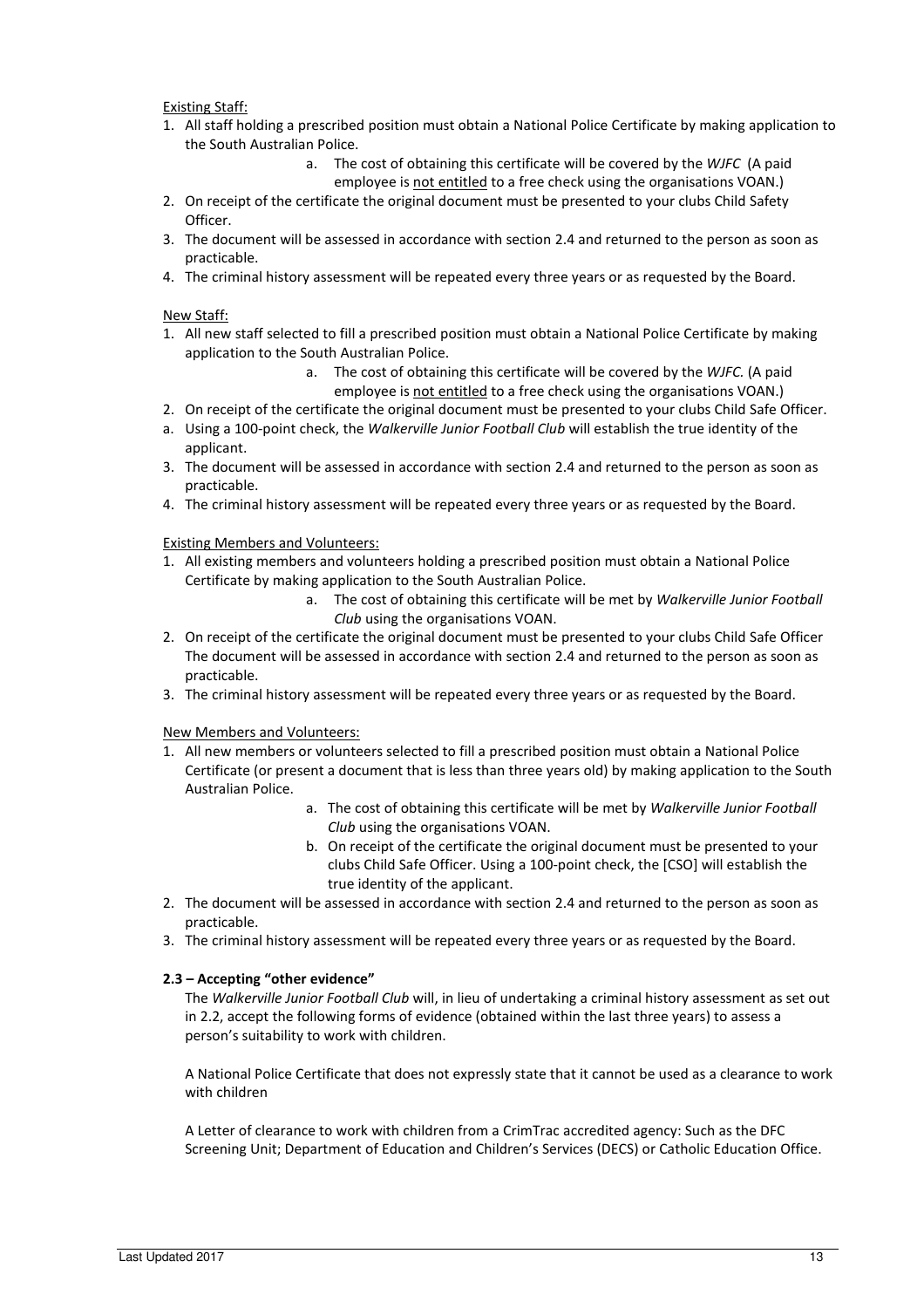An interstate working with children check, from: New South Wales, Queensland, Victoria or Western Australia.

Acceptance of any of these checks is subject to the person completing a 100-point check, to enable the Walkerville Junior Football Club to establish the true identity of the applicant.<sup>2</sup>

The Walkerville Junior Football Club may also at its discretion seek a statutory declaration for any employee(s) or volunteer(s) who have been citizens or permanent residents of another country other than Australia since turning 18 years of age.

## 2.4 – Assessing criminal history information

In the majority of cases, a person will have no criminal history. In these cases, the assessment will be successfully completed and no further action in respect to an assessment will be required.

Offences that indicate a risk of harm

The Walkerville Junior Football Club believes the following categories of criminal convictions present a prima-facie risk of harm to children.

No person will be considered suitable to be employed, contracted, hired, retained, accepted as a volunteer, or allowed to undertake prescribed functions for the Walkerville Junior Football Club if he or she has been convicted of:

- murder or sexual assault
- violence in relation to a child
- an offence relating to child pornography
- an offence involving child prostitution
- a child abuse offence, for example criminal neglect.

The following offences potentially indicate unsuitability to undertake prescribed functions.

The Walkerville Junior Football Club believes that there can be a presumption that there is a risk of harm to children but further assessment is necessary before a decision to exclude a person can be made.

These types of criminal offences include:

- sexually-motivated offences
- violence offences/assault including any form of assault which has resulted in a sentence of imprisonment
- offences relating to cruelty to animals
- any other offences against a child (including drug offences).

In addition, other criminal offences may be relevant to specific, prescribed functions,

including: dishonesty offences, serious drug-related matters or serious traffic offences.

None of these offences will automatically preclude an individual from being engaged to undertake prescribed functions.

Any such person will be asked to make further application to the Screening Unit for a more thorough assessment. This cost of this screening check to be met by the applicant. The decision of this process will be deemed to be final and binding on all parties.

 $\overline{a}$ 

 $2$  A 100-point check should include one primary document such as a Birth Certificate or International Travel Document (e.g. Current Passport) or Citizenship Certificate and must include one secondary document such as a Driver's Licence, employee identification card, Centrelink card or student identification card.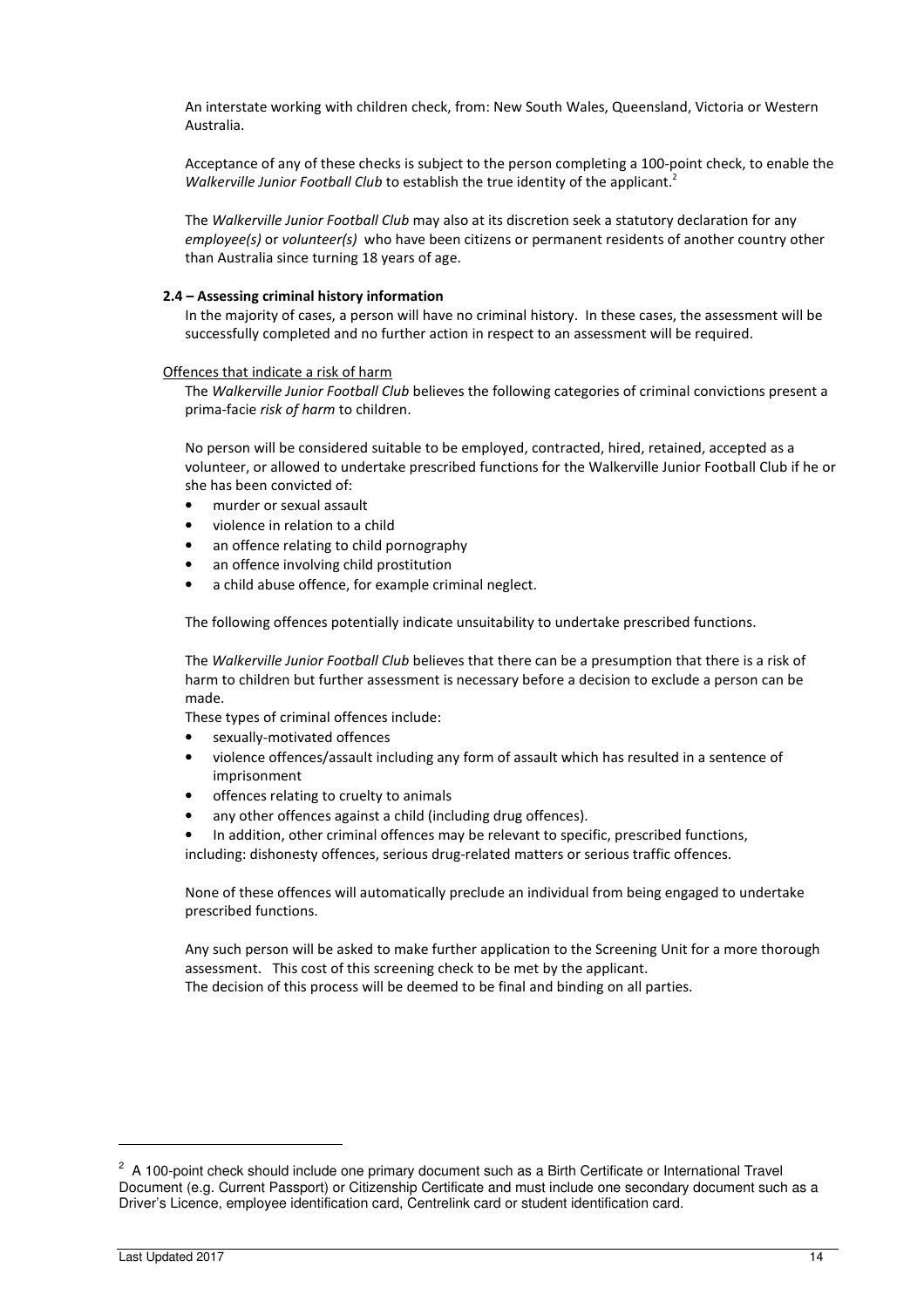## 2.5 – Ensuring procedural fairness if a person has a criminal history

## Existing staff, members and volunteers:

All existing staff, members and volunteers will be provided with the opportunity to confirm or dispute the information contained within the National Police Certificate report and to provide contextual information if they wish, before the assessment is conducted.

Prior to a decision being made, the Walkerville Junior Football Club will communicate to the applicant a pending decision not to employ or engage them because of their criminal history and the reasons for this decision.

Staff (who are also members of the WJFC members and volunteers may request that the final assessment be referred to the Screening Unit (if it has not already been done). Which decision shall be final and binding.

Existing employees who are not also members of the Walkerville Junior Football Club may refer to the dispute resolution process set out by the relevant Enterprise Agreement or award for dispute resolution.

## New staff, members and volunteers:

New applicants for employment, membership and volunteers will be provided with the opportunity to confirm or dispute the information contained within the National Police Certificate report and to provide contextual information if they wish before the assessment is conducted.

The Walkerville Junior Football Club will communicate to the applicant a decision not to employ or engage them or to accept their application for membership. They will not be provided with the reasons for this decision.

There will be no appeal to this decision.

## 2.6 – Records management

The Walkerville Junior Football Club will take specific actions to store and record information obtained through conducting a criminal history assessment. This includes taking measures to ensure information is protected and confidentially stored and safeguards to protect against loss, unauthorised access, modification, disclosure or other misuse.

Criminal history information will not be retained once a decision has been made regarding the person's suitability to work with children. No criminal history information will be retained beyond three months.

The Walkerville Junior Football Club will retain the following information regarding their decision:

- That a criminal history report was obtained
- How the criminal history information affected decision making processes
- Statutory declarations (where applicable)

The attached criminal history assessment register will be used to record this information. (See attachment four).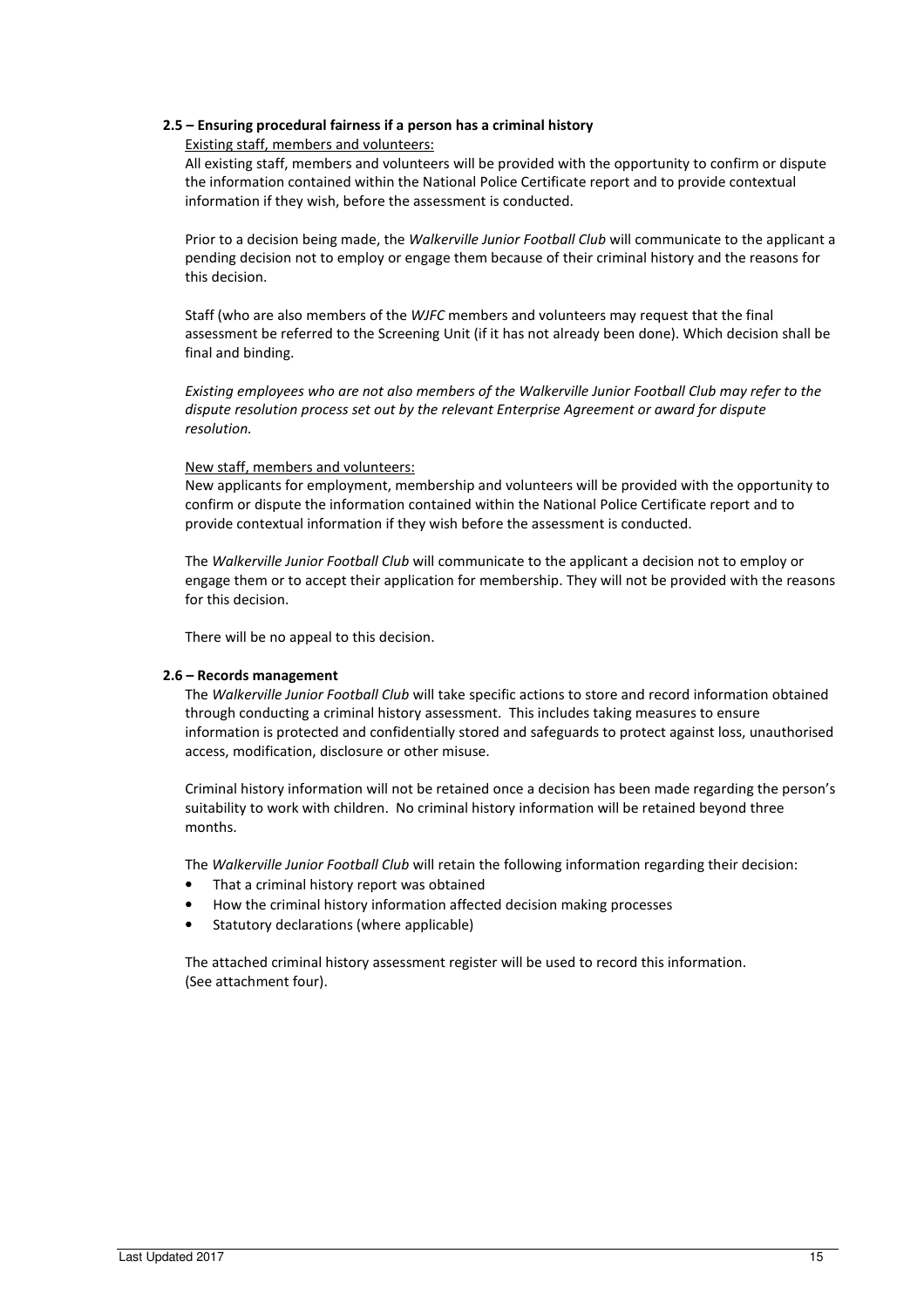## 2.7 - Exemptions from the requirement to conduct criminal history assessments

In accordance with guidelines the Walkerville Junior Football Club has agreed to exempt the following persons from the requirement to undertake a criminal history assessment, unless that person is also involved in a function or event conducted by the Walkerville Junior Football Club or its affiliated associations which involves the care of children in overnight accommodation.

- A person volunteering in an activity in which their child ordinarily participates;
- A person who volunteers who is less than 18 years of age;
- A person working or volunteering for a short-term event or activity of less than 10 days duration or for no more than 1 day in any month;
- A person occupying a position in which all work involving children is undertaken in the physical presence of the child's parents or guardians and in which there is ordinarily no physical contact with the children;
- A person who undertakes, or a position that only involves, work that is primarily provided to adults or the community generally and is not provided to any child on an individual basis;
- An organisation that provides equipment, food or venues for children's parties or events but does not provide any other services to children;
- A person who has regular contact with a child as part of an employment relationship with that child (such as a person working alongside a child or supervising an employee who is a child);
- A person who is appointed as a police officer or is a registered teacher. (Police officers and teachers are already subject to comprehensive criminal history assessments as a prerequisite for employment).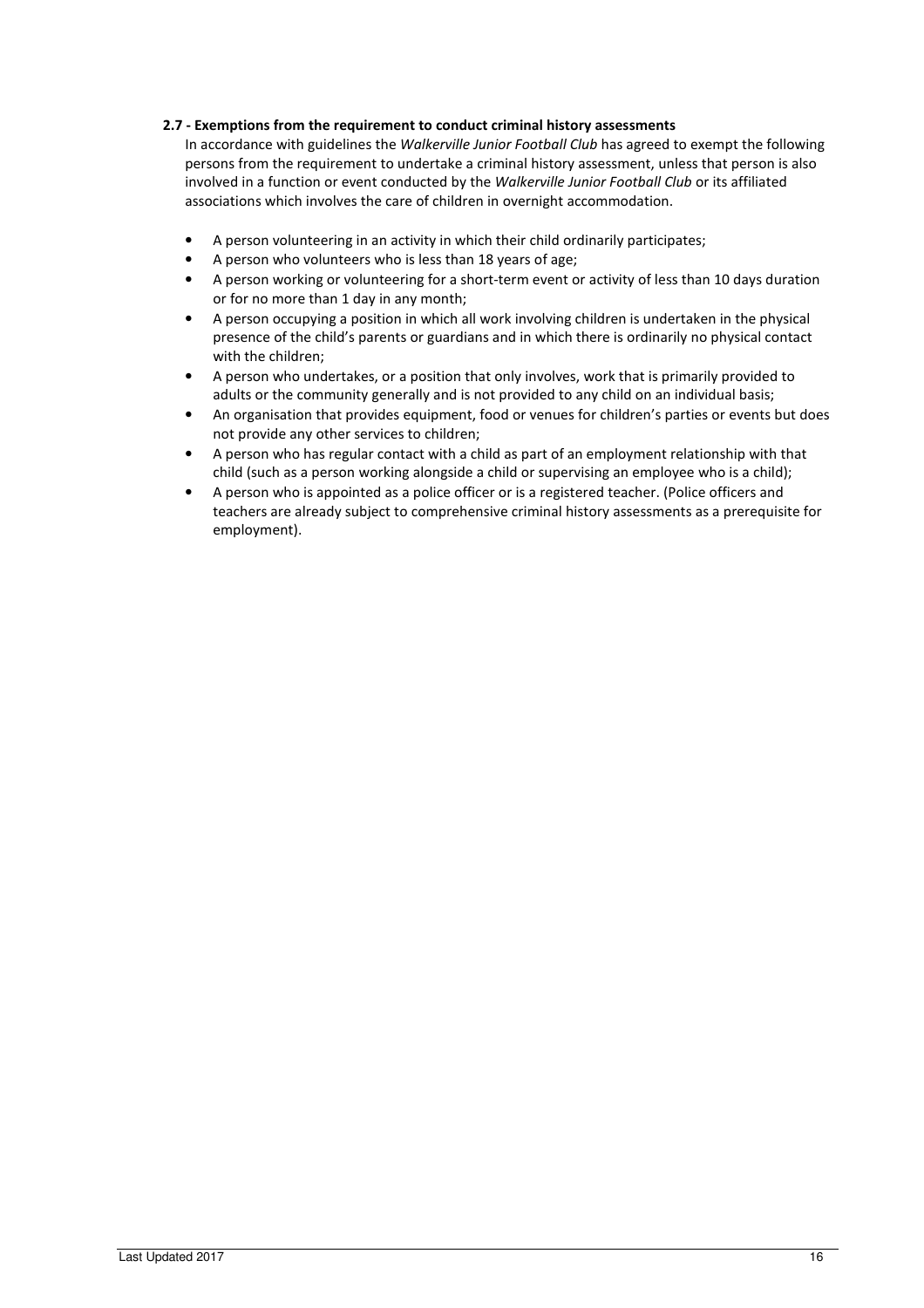# Attachment 3: CRIMINAL HISTORY ASSESSMENT FORM

| Name of person                                                                                                                                                        |                                                                                                                                                                          |  |  |  |
|-----------------------------------------------------------------------------------------------------------------------------------------------------------------------|--------------------------------------------------------------------------------------------------------------------------------------------------------------------------|--|--|--|
| Description of position that the<br>person occupies or will occupy                                                                                                    |                                                                                                                                                                          |  |  |  |
| The person provided, or consented<br>to providing, acceptable evidence<br>relating to their criminal history<br>(For example, an original or                          | Yes Record type of evidence accepted (e.g. police certificate,<br>letter of clearance, interstate clearance)<br>No A person who does not provide evidence, or consent to |  |  |  |
| certificate copy report of his/her<br>police certificate, a letter of<br>clearance or an interstate working<br>with children clearance.)                              | evidence being obtained, is precluded from engagement to<br>work with children in a prescribed position.                                                                 |  |  |  |
| See Standards $1 - 4$                                                                                                                                                 |                                                                                                                                                                          |  |  |  |
| Date evidence requested                                                                                                                                               |                                                                                                                                                                          |  |  |  |
| Date evidence received                                                                                                                                                |                                                                                                                                                                          |  |  |  |
| The police certificate or other<br>evidence disclosed no convictions                                                                                                  |                                                                                                                                                                          |  |  |  |
| The police certificate or other<br>evidence disclosed a conviction<br>requiring further assessment                                                                    |                                                                                                                                                                          |  |  |  |
| The police certificate or other<br>evidence disclosed convictions that<br>indicate a prima-facie risk of harm<br>See Standard 5                                       | Ensure there is evidence on file regarding the further<br>assessment that was undertaken and the result of the<br>assessment.                                            |  |  |  |
| The police certificate or other<br>evidence disclosed convictions that<br>potentially indicate a unsuitability<br>to undertake prescribed functions<br>See Standard 5 | Ensure there is evidence on file regarding the further<br>assessment that was undertaken and the result of the<br>assessment.                                            |  |  |  |

Position/Title: \_\_\_\_\_\_\_\_\_\_\_\_\_\_\_\_\_\_\_\_\_\_\_\_\_\_\_\_\_\_\_\_\_\_\_\_\_\_\_\_\_\_\_\_\_\_

Signature: \_\_\_\_\_\_\_\_\_\_\_\_\_\_\_\_\_\_\_\_\_\_\_\_\_\_\_\_\_\_\_\_\_\_\_\_\_\_\_\_\_\_\_\_\_\_\_\_\_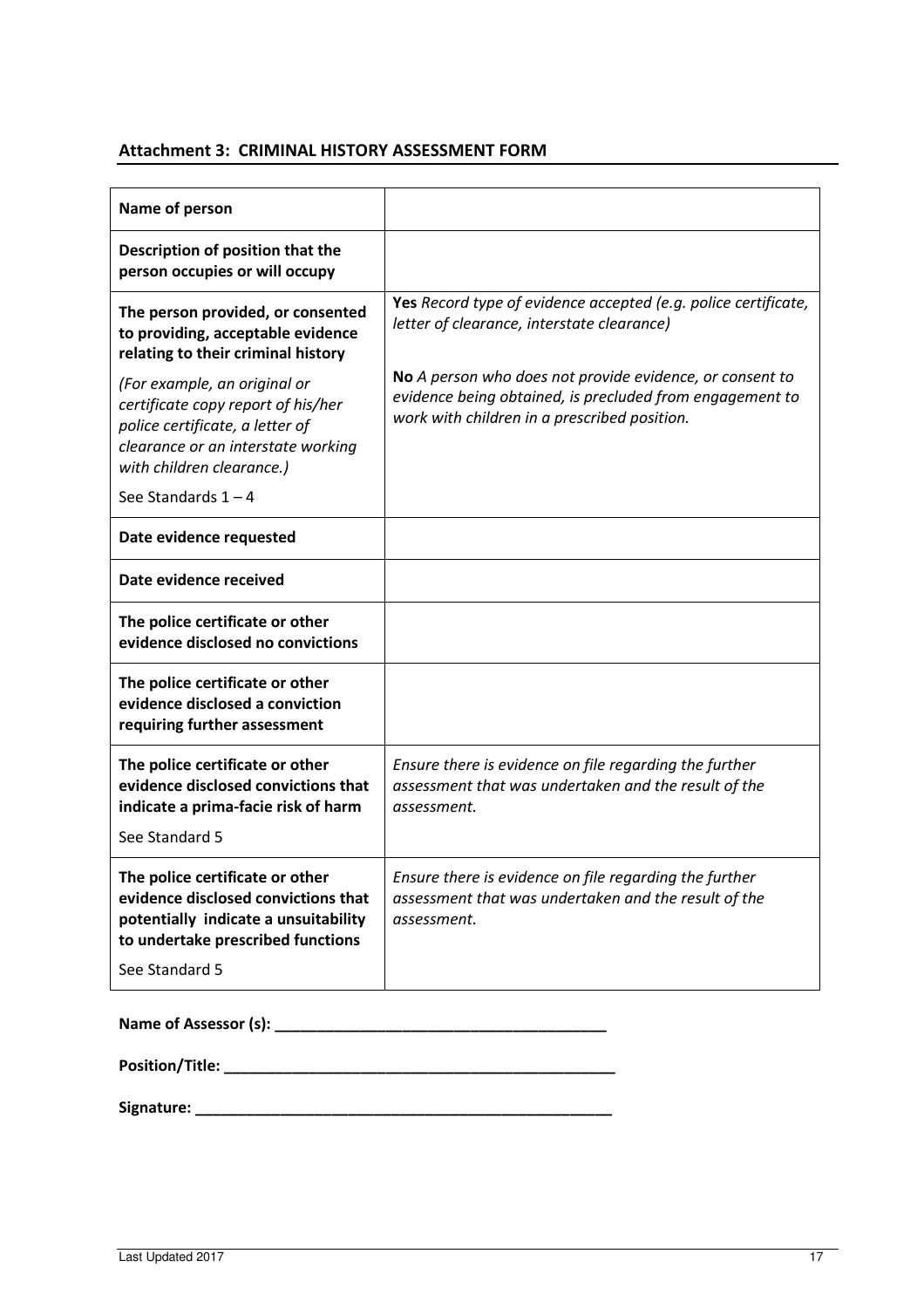## Walkerville Junior Football Club

| <b>Name</b> | <b>Position</b> | <b>Police Certificate</b><br>Reference<br>Number (or other<br>acceptable<br>evidence) | Date of<br>certificate or<br>other evidence* | Date for<br>renewal** |
|-------------|-----------------|---------------------------------------------------------------------------------------|----------------------------------------------|-----------------------|
|             |                 |                                                                                       |                                              |                       |
|             |                 |                                                                                       |                                              |                       |
|             |                 |                                                                                       |                                              |                       |
|             |                 |                                                                                       |                                              |                       |
|             |                 |                                                                                       |                                              |                       |
|             |                 |                                                                                       |                                              |                       |
|             |                 |                                                                                       |                                              |                       |
|             |                 |                                                                                       |                                              |                       |
|             |                 |                                                                                       |                                              |                       |
|             |                 |                                                                                       |                                              |                       |

## Attachment 4: CRIMINAL HISTORY ASSESSMENT REGISTER

\* This date refers to the day that the police certificate or other evidence was received and not the day the assessment was completed.

\*\* The date of renewal is a maximum of three years from the day the police certificate or other evidence was issued.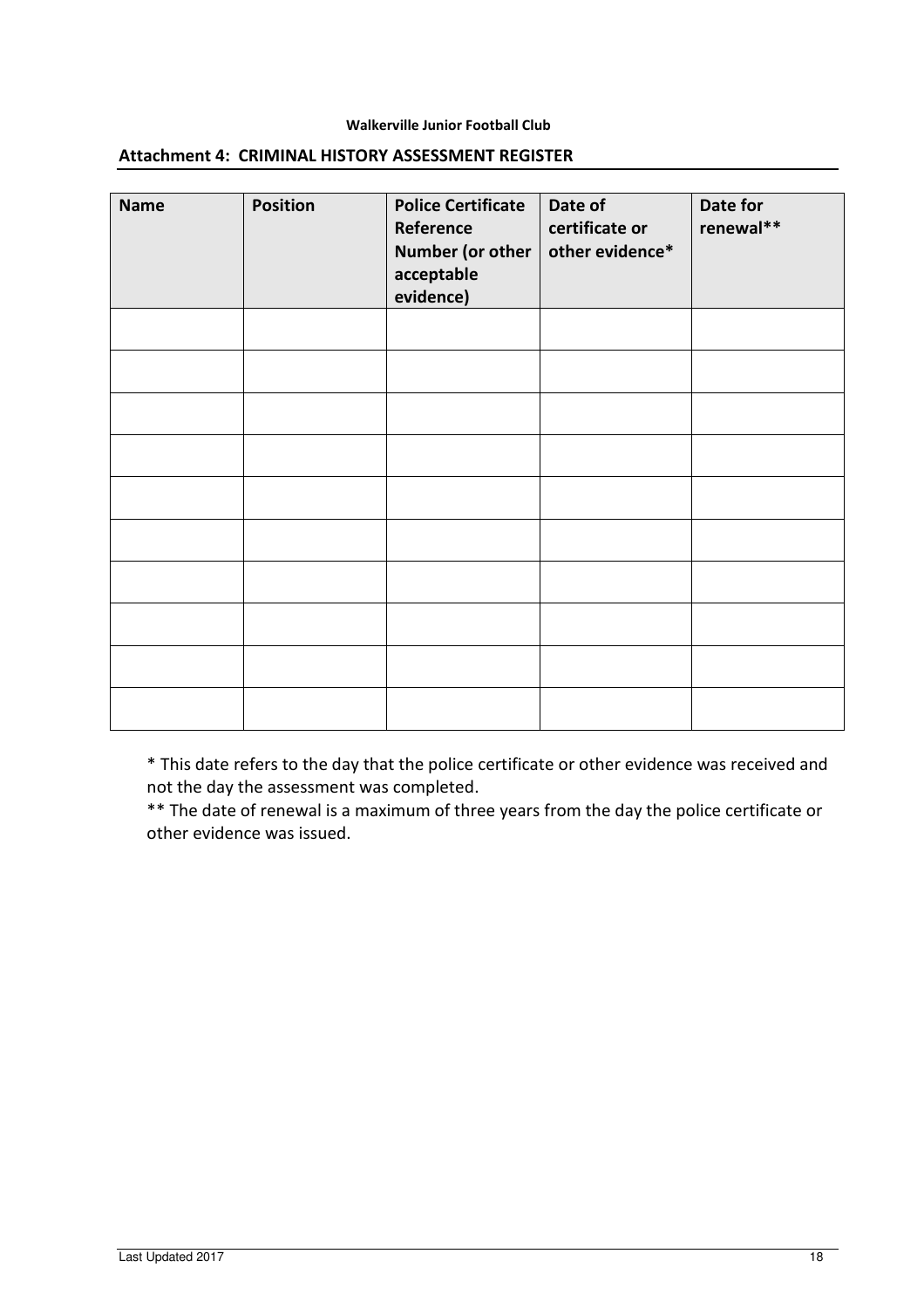# Attachment 5: Process for dealing with members charged with, or under investigations for, a criminal offence

This process sets out the procedure that Walkerville Junior Football Club will follow in the event that it becomes aware that a member has been charged with, or is being investigated for, a relevant criminal offence.

#### Guiding Principle

The paramount consideration is the rights, interests and wellbeing of children and their protection from harm.

#### Procedure

#### Risk Assessment

In the event that (Club) becomes aware that a member has been charged with, or is being investigated for, a relevant criminal offence, the managing authority of (Club) or senior appointed officers shall make a risk assessment of the risk of harm to children and consider taking protective action.

The risk assessment will:

Be conducted in accordance with the guidelines and principles set out under Standard 5 of the Child Safe Environments: Standards for dealing with information obtained about the criminal history of employees and volunteers who work with children;

Recognise that an investigation or charge does not mean that the person is guilty and that the matter needs to be resolved through proper legal avenues;

Consider all matters on an individual basis and include an assessment of all relevant circumstances;

Provide the member an opportunity to make submissions on whether he or she had been charged with an offence warranting some action, and what action should be taken;

Be made in accordance with the principles of natural justice and procedural fairness. Assessment procedures will be transparent, documented and consistently applied;

Not compromise any police investigations or evidence.

## Outcome

Where the outcome of the risk assessment is that protective action is necessary, the Walkerville Junior Football Club may:

- Control or supervise contact between the member and children
- Prevent contact between the member and children
- Remove the member from duties until the outcome of the investigation or charge is known;
- Take any other action that is necessary and reasonable in the circumstances.

## Voluntary removal of member pending outcome of charge or investigation

Where the risk assessment determines that protective action is necessary against a member to safeguard and protect children, *(Club)* will give the member the opportunity to voluntarily remove him or herself from activities until the outcome of the charge or investigation is known.

## Resolution to suspend or remove member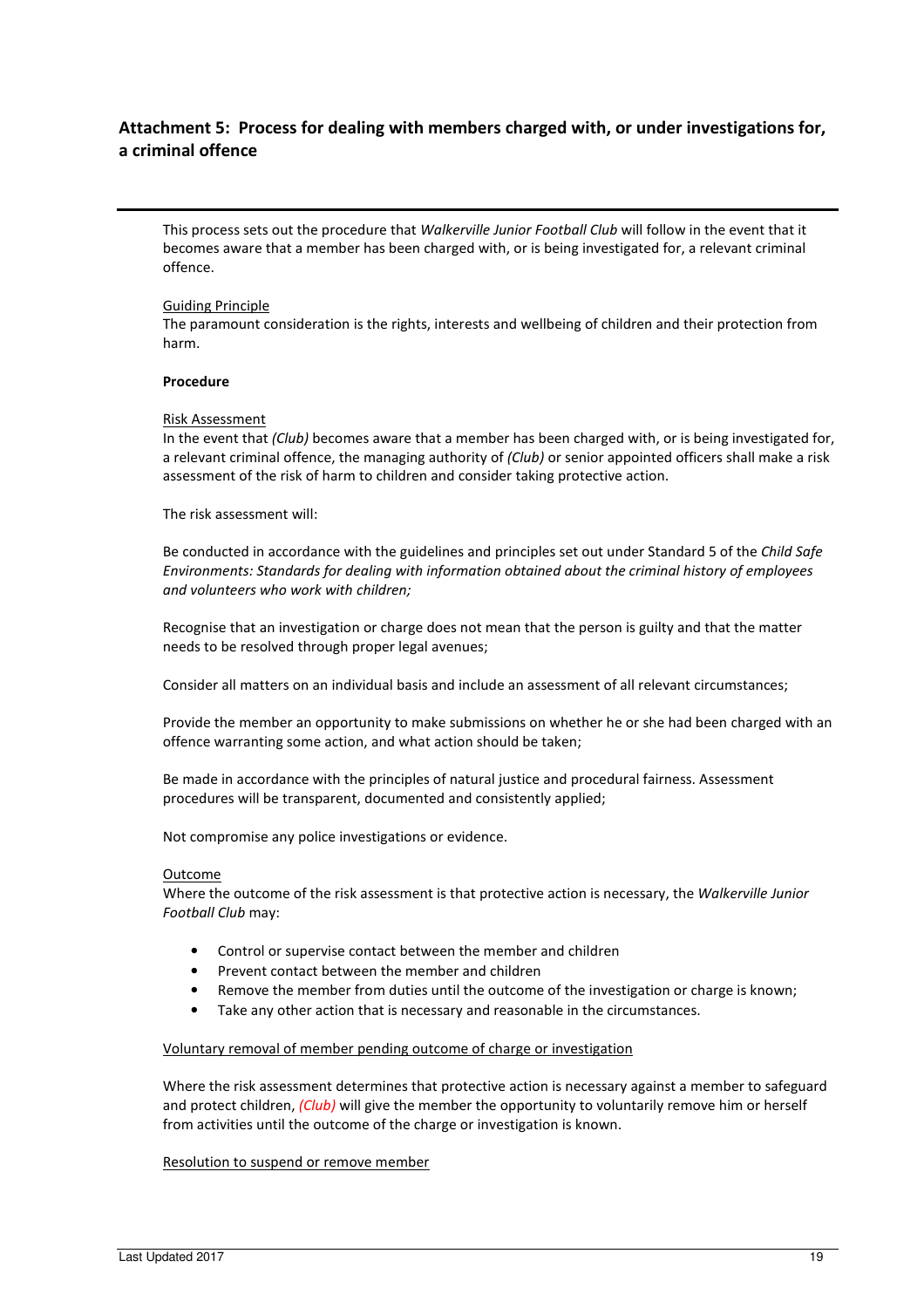In the event that the member will not voluntarily remove him or herself from activities until the outcome of the charge or investigation is known, the WJFC will put forward a resolution to the committee to suspend or temporarily remove the member.

The outcome of the resolution will be recorded in the committee's minutes and then implemented.

The outcome recorded in the committee minutes will not contain unnecessary information relating to the investigation or charge or identify (directly or indirectly) any junior members.

## **Glossary**

Relevant criminal offence: means an offence that indicates a prima-facie risk of harm or that potentially indicates unsuitability to work with children.

Natural justice: means observing the following principles:

- people are entitled to be informed of allegations made against them
- all persons affected by a decision should be given the relevant information to enable an informed submission to be made to the decision-maker or person subsequently reviewing a decision
- during the review of a decision, all persons affected by a decision should have an opportunity to put their case, relevant arguments should be heard, and relevant information should be accessible to all parties
- decision-makers act fairly and impartially.

Offence that indicates a prima-facie risk of harm: has the same meaning as described under Standard 5 of the Child Safe Environments: Standards for dealing with information obtained about the criminal history of employees and volunteers who work with children.

Offence that potentially indicates unsuitability to work with children: Has the same meaning as described under Standard 5 of the Child Safe Environments: Standards for dealing with information obtained about the criminal history of employees and volunteers who work with children.

Member: means a member of the WJFC..

Risk assessment in the context of child protection 'refers to a process of evaluating the information received to reach a decision about the risk of harm a person may pose to children'. (Child Safe Environments: Standards for dealing with information obtained about the criminal history of employees and volunteers who work with children).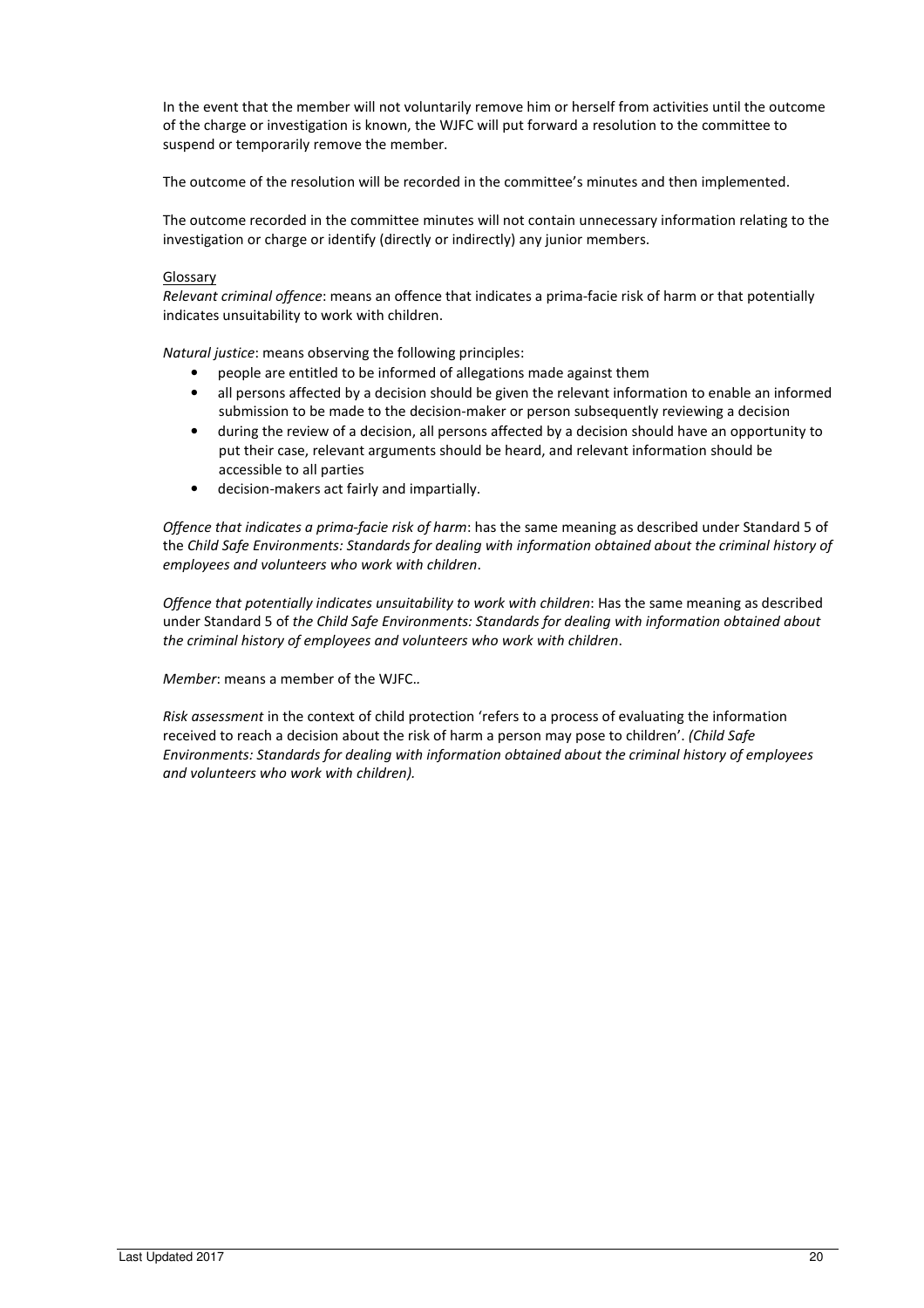# Attachment 6: REPORTING FORMS

# RECORD OF COMPLAINT

| Name of person receiving<br>complaint |                           |                   | Date: |
|---------------------------------------|---------------------------|-------------------|-------|
| Complainant's Name                    |                           |                   |       |
|                                       | Over 18                   | Under 18          |       |
| Complainant's contact                 | Phone:                    |                   |       |
| details                               | Email:                    |                   |       |
| Complainant's role/status<br>in Club  | Administrator (volunteer) | Parent            |       |
|                                       | Athlete/player            | Spectator         |       |
|                                       | Coach/Assistant Coach     | Support Personnel |       |
|                                       | Employee (paid)           | Other             |       |
|                                       | Official                  |                   |       |
| Name of person<br>complained about    | Over 18                   | Under 18          |       |
| Person complained about               | Administrator (volunteer) | Parent            |       |
| role/status in Club                   | Athlete/player            | Spectator         |       |
|                                       | Coach/Assistant Coach     | Support Personnel |       |
|                                       | Employee (paid)           | Other             |       |
|                                       | Official                  |                   |       |
| Location/event of alleged<br>issue    |                           |                   |       |
| Description of alleged issue          |                           |                   |       |
|                                       |                           |                   |       |
|                                       |                           |                   |       |
|                                       |                           |                   |       |
|                                       |                           |                   |       |
|                                       |                           |                   |       |
|                                       |                           |                   |       |
|                                       |                           |                   |       |
|                                       |                           |                   |       |
|                                       |                           |                   |       |